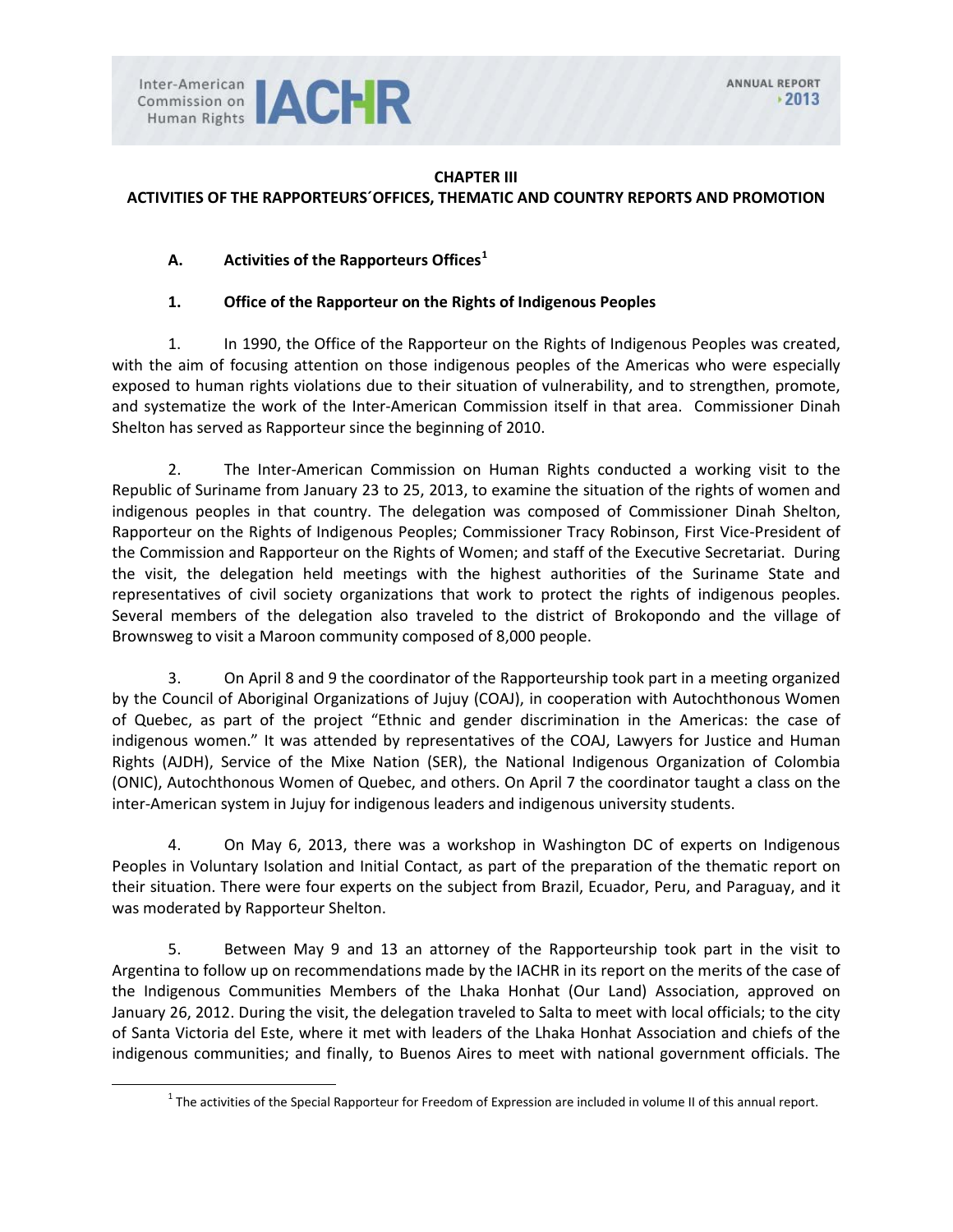parties used the visit as an opportunity for dialogue that had not yet taken place, and to encourage compliance by the Argentine State with the recommendations.

6. On May 22 there was an informal dialogue of Rapporteur Dinah Shelton and indigenous women from several countries of the Hemisphere as part of the preparation of a regional thematic report on the situation of indigenous women in the Americas. The Rapporteur had an opportunity to share information with indigenous women from Argentina, Bolivia, Brazil, Canada, Colombia, Ecuador, Guatemala, Honduras, Mexico, and Uruguay.

7. In August 6-9, 2013, the Commission conducted a working visit to Canada to examine the disappearance and murder of indigenous women in British Columbia, Canada. The delegation was headed by Commissioner Dinah Shelton, Rapporteur on the Rights of Indigenous Peoples, and by Commissioner Tracy Robinson, First Vice President and Rapporteur on the Rights of Women. The visit began in Ottawa and continued on to British Columbia, specifically Vancouver and Prince George. During the visit, the delegation received information and statements from the relatives of disappeared and murdered indigenous women and girls. In Ottawa, the delegation met with federal government authorities and with civil society representatives and organizations, including indigenous organizations and leaders. In British Columbia, the delegation met with provincial government authorities, representatives from the legislature, and civil society representatives and organizations, including indigenous organizations and leaders.

8. On August 19 and 20, 2013, the Office of the Rapporteur organized a "Meeting of Indigenous Women Experts from Central America and Mexico" in Guatemala City. The event, attended by 15 indigenous women from Costa Rica, El Salvador, Guatemala, Honduras, Nicaragua, Panama, and Mexico, was part of the consultation and information-gathering process that the IACHR is carrying out to prepare a regional report on the situation of indigenous women in the Americas. The purpose of the report is to analyze the multiple forms of discrimination and violence that affect indigenous women in the exercise of their rights.

9. A training workshop was held in Guatemala City, on August 20, on the theme of the "Dialogue on the Rights of Indigenous Women in the Inter-American System." Those attending heard from the indigenous women invited to the meeting of experts as well as human rights specialists from the Executive Secretariat of the IACHR, who spoke about the various protection mechanisms offered by the inter-American human rights system, particularly where indigenous women are concerned.

10. The Office of the Rapporteur made a working visit to Guatemala from August 21-30, 2013. The purpose of the visit was to gather information on the situation of indigenous peoples in Guatemala, with particular emphasis on discrimination and the exclusion of indigenous peoples, as well as the status of their lands, territories, and natural resources, and the right to prior, free, and informed consultation. The delegation was headed by the Rapporteur on the Rights of Indigenous Peoples, Commissioner Dinah Shelton. The delegation met with State authorities; indigenous organizations, authorities, leaders, and communities; human rights defenders, civil society organizations, and academics. The delegation visited Guatemala City; Cobán; the Polochic Valley; Nebaj; Huehuetenango; Totonicapán; San Marcos and Chichicastenango. The information obtained during the visit will be one source of input for the preparation of a report on the human rights situation of indigenous peoples in Guatemala.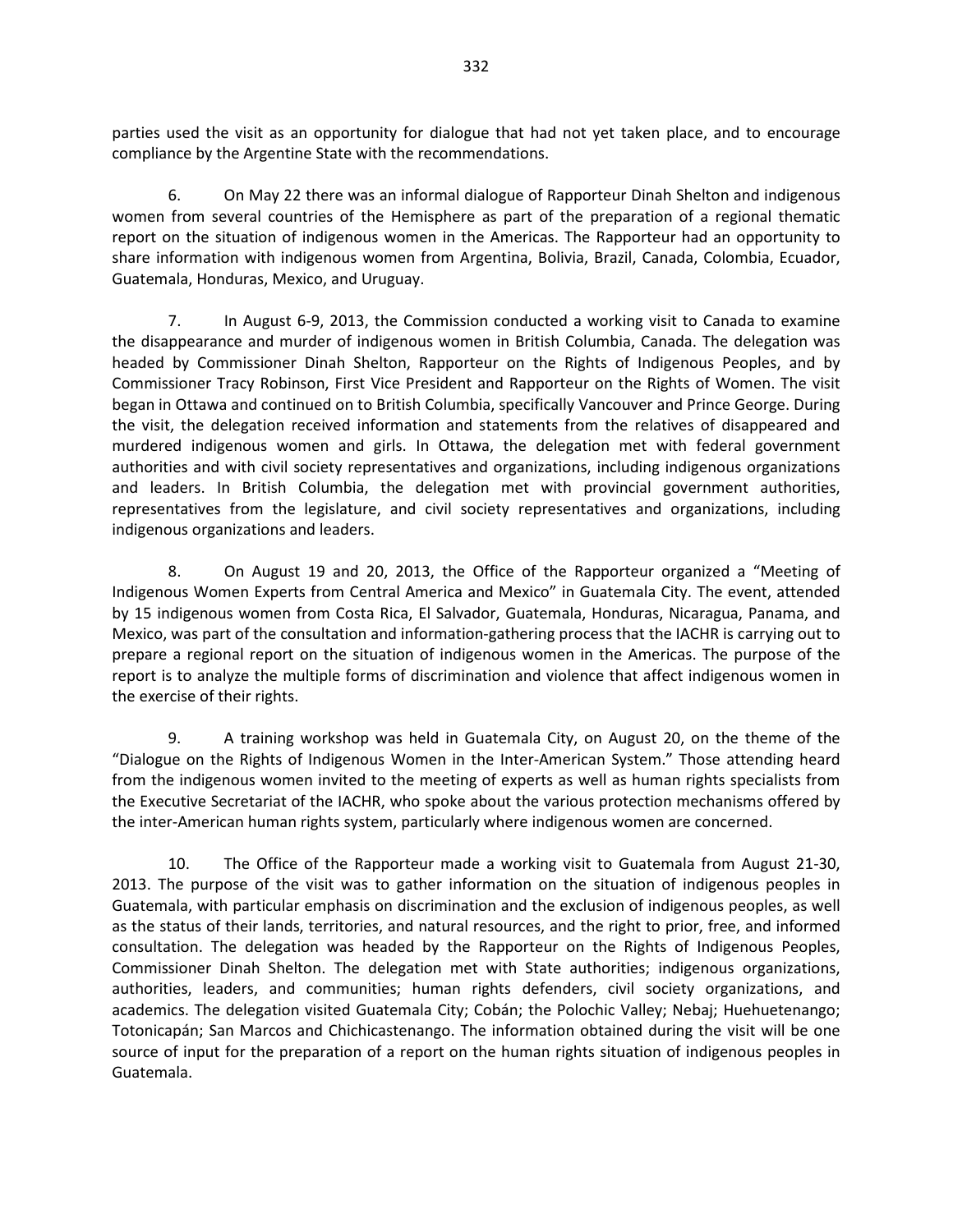11. On September 17, 2013, a specialist from the Executive Secretariat participated in the course entitled "Rights of Indigenous Peoples," held from September 16-20, 2013 at the University of Pretoria, South Africa. The course was funded by the International Work Group for Indigenous Affairs (IWGIA), the International Labor Organization (ILO), the Human Rights Center at the University of Pretoria, and the Spanish Ministry of Foreign Affairs and Cooperation. As part of the course, the IACHR attorney taught a class on "The rights of indigenous peoples in the Inter-American human rights system." There were over 40 participants in the course, some of whom were members of indigenous peoples, especially from English-speaking African countries, with work-related connections to the States, nongovernmental organizations and national human rights commissions.

12. On September 23, 2013, a specialist from the Executive Secretariat took part in a meeting in Nairobi, Kenya, organized by the African Commission on Human and Peoples' Rights, which was attended by members of the African Commission, the United Nations Special Rapporteur on the Rights of Indigenous Peoples, civil society organizations, and representatives of the Kenyan State. Its purpose was to discuss the status of the implementation of a final report on the merits issued by the African Commission, which found that the Kenyan State had violated the rights of the members of the Endorois indigenous people protected under the African Charter on Human and Peoples' Rights. The meeting was held under the auspices of the IWGIA, the German Cooperation Agency, the Danish Ministry of Foreign Affairs, and the Endorois Welfare Council.

13. An "International Forum on Indigenous Women's Rights" was held in Lima, Peru, on October 22, 2013. Commissioner Tracy Robinson attended the event in her capacity as Rapporteur on the Rights of Women as part of a panel of national and international experts. The event centered on the situation of indigenous women and international standards for protection of their rights.

14. A "Meeting of South American Women Indigenous Experts" was held in Lima, Peru, on November 21 and 22, 2013, with the participation of indigenous women's leaders from Argentina, Bolivia, Brazil, Chile, Colombia, Ecuador, Uruguay, Venezuela, Suriname, Paraguay and Peru. The participants discussed the situation of indigenous women in the region with Commissioner Tracy Robinson. The information that came out of the discussion will go into the above-mentioned regional report on indigenous women under preparation by the IACHR.

## **2. Office of the Rapporteur on the Rights of Women**

15. Since the inception of the Office of the Rapporteur in 1994, it has played a vital role in the Commission's work to protect women's rights through the publication of thematic studies, assistance in the development of new jurisprudence in this area within the individual case system, and support for the investigation of a range of issues that affect women's rights in specific countries of the region, through on-site visits and country reports. One of the fundamental principles that informs and is constantly reflected in this work is the need to include a gender perspective in public-policy planning and implementation as well as decision-making in all member States. Commissioner Tracy Robinson has been the Rapporteur since January 2011.

16. The Office of the Rapporteur on the Rights of Women carried out a number of activities this year in partnership with the Office of the Rapporteur on the Rights of Indigenous Peoples in order to gather material for a comprehensive report on the situation of indigenous women in the Americas.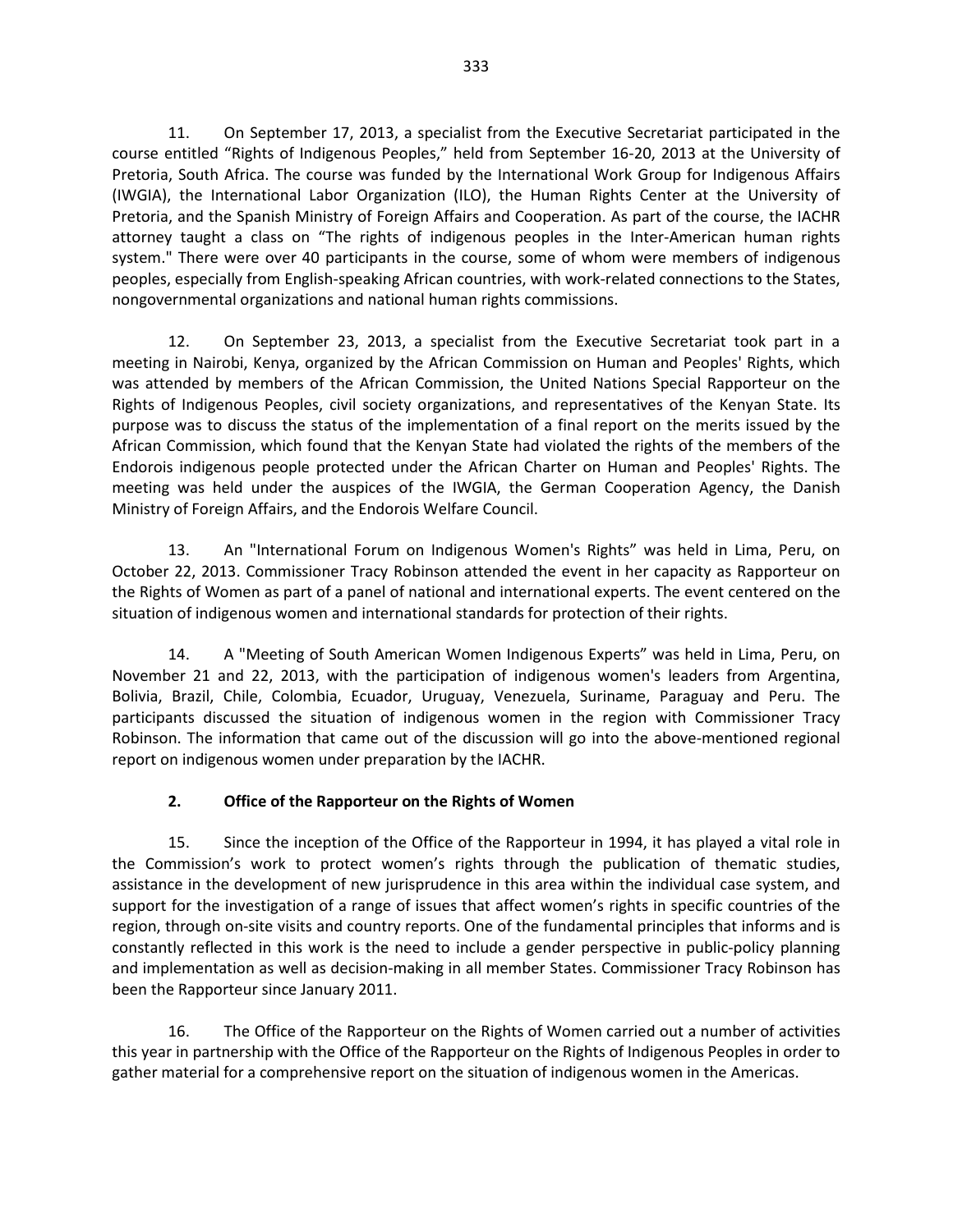17. , In that context, the Rapporteur on the Rights of Women participated in a working visit to Suriname, from January 23 to 25, 2013, to examine the status of the rights of women and indigenous peoples. The delegation was comprised of Commissioner Dinah Shelton, Rapporteur on the Rights of Indigenous Peoples; Commissioner Tracy Robinson, First Vice-Chair and Rapporteur on the Rights of Women; and staff members from the Executive Secretariat.

18. During the visit, the delegation met with the senior-most authorities of Suriname and with representatives of civil society organizations devoted to protecting the rights of indigenous peoples, women, and LGBTI persons in that country. Several delegation members also traveled to the Brokopondo district and the village of Brownsweg to visit a Maroon village of 8,000 persons. The delegation participated in a workshop on the Inter-American Human Rights System, together with some 50 government officials, and in an academic event at Anton de Kom University, with law professors and students.

19. Also, during a visit to Honduras from May 14 to 27, 2013, at the invitation of the Latin American and Caribbean Network for Democracy (REDLAD), Rapporteur Tracy Robinson met with civil society organizations working to protect women's rights and with indigenous women from various parts of the country. The Rapporteur also made two presentations on challenges to the protection of women's rights in the region. She also spoke with the Special Prosecutor for Women and a representative of the National Women's Institute.

20. The Rapporteurs on the Rights of Women and the Rapporteur on Indigenous Peoples made a working visit to Canada between August 6 and 9, 2013 to examine, *in situ*, information related to the disappearance and murder of indigenous women in British Columbia. The delegation was comprised of Commissioner Dinah Shelton, Rapporteur on the Rights of Indigenous Peoples; Commissioner Tracy Robinson, First Vice-chair and Rapporteur on the Rights of Women, and officers of the Executive Secretariat. The visit began in Ottawa, where the delegation met with authorities of the Federal Government and with organizations and civil society representatives, including organizations, and male and female indigenous leaders. The delegation then traveled to Vancouver and to Prince George in British Columbia, where it met with authorities of the Provincial Government, with representatives of the Legislative Branch, and with civil society organizations and representatives, including organizations, authorities, and male and female indigenous leaders. During their visit, the delegation obtained information and testimony from the next of kin of indigenous girls and women who had disappeared and who had been murdered.

21. The Rapporteur on the Rights of Women and the Rapporteur on Indigenous Peoples also organized a number of meetings with indigenous women in the course of the year in order to gather information for the report on the subject of indigenous women. On August 19 and 20 this year, they organized a workshop on the multiple forms of discrimination that affect indigenous women in the exercise of their rights in Central America. The event was attended by IACHR staff from the Office of the Rapporteur on Indigenous Peoples and 15 experts on indigenous women's rights from Guatemala, Honduras, Nicaragua, El Salvador, Panama, Costa Rica, and Mexico. On October 23, 2013, both rapporteurships helped to organize a meeting in Washington, D.C., on human rights violations that affect indigenous women. Attending the meeting were 10 experts from different countries in the Americas as well as staff of the IACHR Executive Secretariat. Finally, a "Meeting of South American Women Indigenous Experts" was held in Lima, Peru, on November 21 and 22, with the participation of indigenous women's leaders from Argentina, Bolivia, Brazil, Chile, Colombia, Ecuador, Uruguay,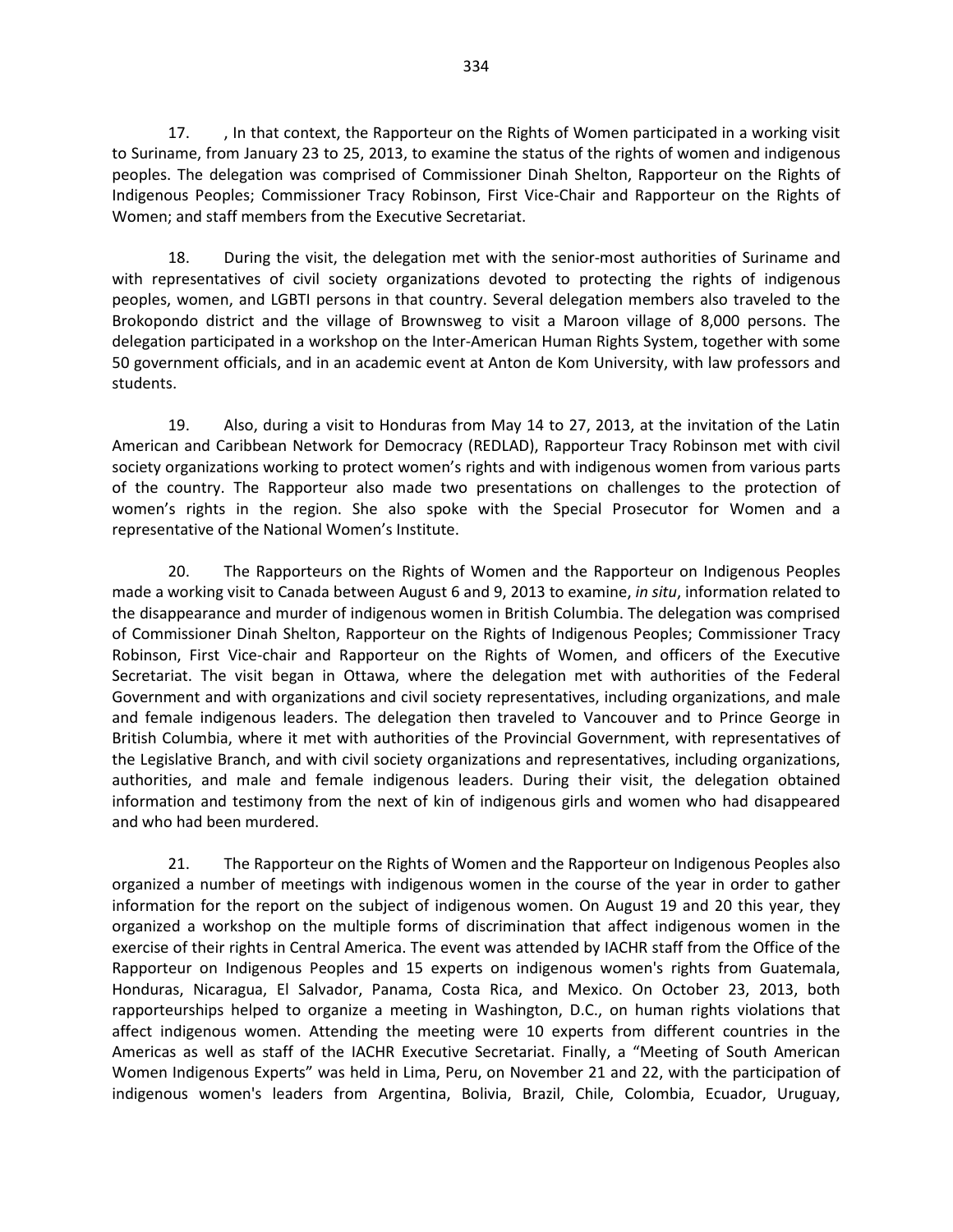Venezuela, Suriname, Paraguay and Peru. The participants discussed the overall situation of indigenous women in the region with Commissioner Tracy Robinson, including the different forms of violence and discrimination that they endure, specific contexts in which those violations occur, and barriers to education, healthcare, and access to and control of economic resources, among other topics.

22. As regards promotion activities, in June 2013, staff from the Office of the Rapporteur took part in a seminar held in Paraíba, Brazil, on Ensuring Consistency with Treaties (*Control de Convencionalidad*) and Case-Law of the Inter-American Court of Human Rights in order to give a talk on the case-law of the Inter-American Court in relation to gender and reparations. The seminar was organized by the Inter-American Court in conjunction with the Amnesty Committee and the Ministry of Justice of Brazil. The organizers invited government officials, federal and state judges, government attorneys, prosecutors, and a number of civil society organizations. The Rapporteur also took part in a seminar held on October 25, 2013, under the auspices of the United Nations special rapporteur on violence against women, its causes and consequences, and the Office of the High Commissioner for Human Rights, on the problem of violence against women and the state's obligations in tackling this serious human rights problem.

# **3. Office of the Rapporteur on the Rights of Migrants**

23. The Inter-American Commission on Human Rights established the Office of the Special Rapporteur on Migrant Workers and Their Families (hereinafter "Office of the Special Rapporteur") at its ninety-second special session, held from April 29 to May 3, 1996. The creation of the Office of the Special Rapporteur reflected the interest of the OAS member States to give special attention to a group recognized for its extreme vulnerability, a fact that left it particularly exposed to human rights violations. Subsequently, at its 144th session, held on March 30, 2012, the IACHR amended the mandate of the Office of the Special Rapporteur in response to the multiple challenges posed by human mobility in the region. The new mandate focuses on the observance and guarantee of the rights of migrants and their families, asylum seekers, refugees, stateless persons, victims of human trafficking, internally displaced persons and other vulnerable groups within the context of human mobility. Based on this change to the Rapporteurship's mandate, its name changed to 'Rapporteurship on the Rights of Migrants.' Commissioner Felipe González has been the Rapporteur since January 2008.

24. On January 30, 2013, as part of the process of evaluating the Inter-American Program for the Promotion and Protection of the Human Rights of Migrants, Including Migrant Workers and Their Families, the Rapporteurship on the Rights of Migrants made a presentation to the Informal Group of the Committee on Migratory Affairs in Washington, DC, on the main challenges regarding the human rights of migrants in the region, and also presented a report on its activities in the framework of the program, as well as its evaluation thereof.

25. In the context of the  $147<sup>th</sup>$  period of sessions of the IACHR, on March 13, 2013, a meeting was held of the Rapporteurship on the Rights of Migrants with civil society organizations and academics from several countries of the Americas. The meeting was led by Commissioner Felipe González, Rapporteur on the Rights of Migrants; its purpose was to discuss the main challenges in respect of the human rights of migrants and their families, asylum seekers, refugees, stateless persons, victims of human trafficking, internally displaced persons, as well as other groups of persons who are vulnerable in the context of human mobility. The meeting was held at the headquarters of the IACHR and included the participation of academics and representatives of more than 20 civil society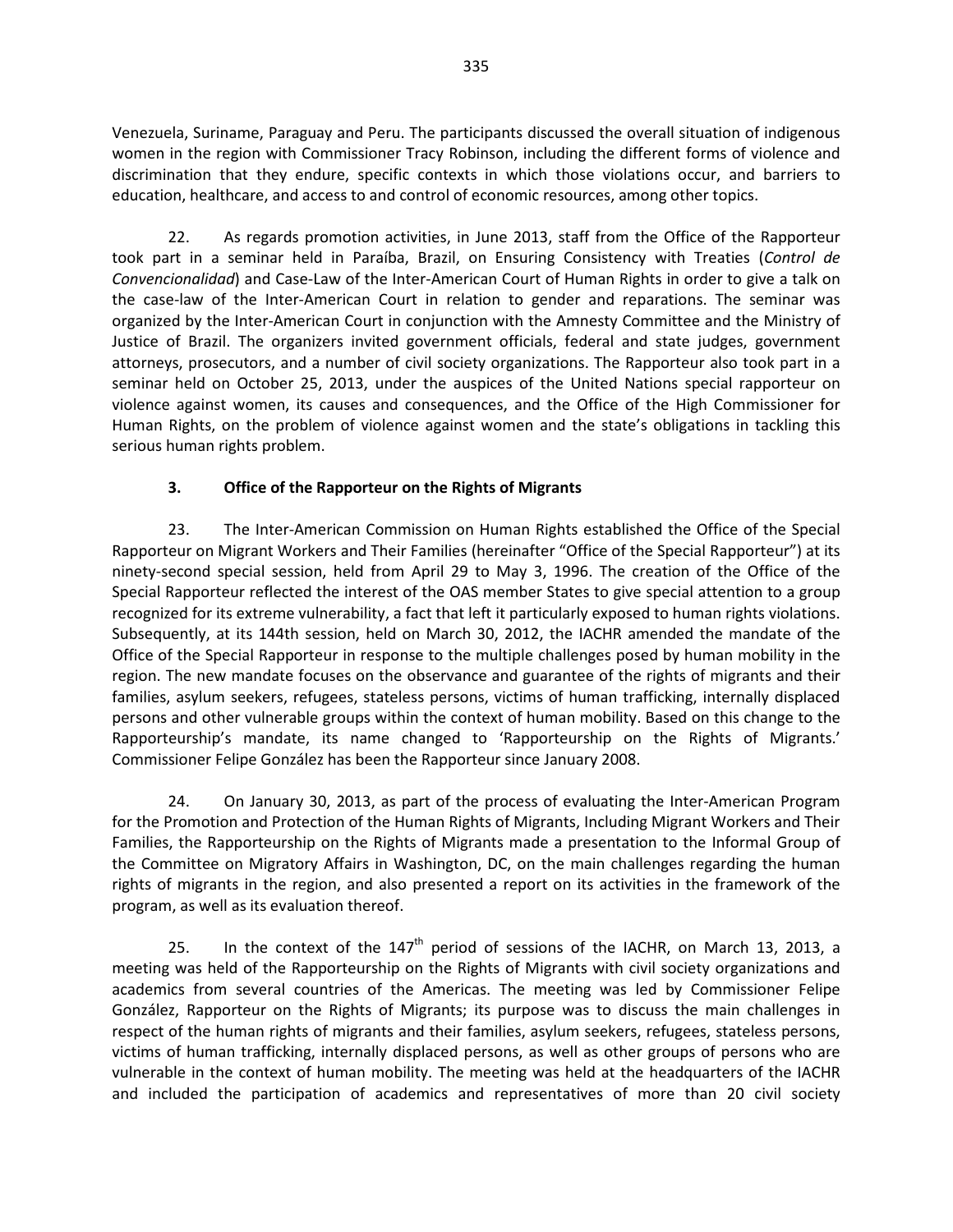organizations from Argentina, the Dominican Republic, El Salvador, Guatemala, Honduras, Mexico, Nicaragua, and the United States.

26. On April 9 and 10, 2013, the Rapporteurship on the Rights of Migrants, in conjunction it the Center for Human Rights of the Universidad Diego Portales, the Embassy of France in Chile, and the French Regional Delegation for Cooperation with the Southern Cone and Brazil, organized the "International Conference on Migrants and Human Rights: International Standards and Practices," held at the Auditorium of the School of Law of the Universidad Diego Portales in Santiago, Chile. The purpose of this international conference was to identify the challenges posed by migratory movements in the Southern Cone countries, in particular in Chile. The interdisciplinary debate (jurists, sociologists, political scientists, members of civil society organizations, etc.) was articulated along different main lines – entry and remaining in the country, access to human rights, the struggle against discrimination and the integration of migrants, asylum-seekers, and refugees – based on an analysis of the legislative texts and public policies implemented in Chile, in other Southern Cone countries, and in France to ensure access to rights for migrants, asylum-seekers, refugees, and other persons in vulnerable situations in the context of human mobility. The Rapporteur was one of the main speakers at this conference. Based on the conference's reports, a book entitled *Migraciones. Conferencia Internacional sobre Migraciones y Derechos Humanos: Estándares y Prácticas* [Migration. International Conference on Migration and Human Rights: Standards and Practices], was drafted and then published by Le Monde Diplomatique.

27. In early May 2013, The Rapporteurship on the Rights of Migrants presented its assessment and observations in the context of the work being done by the Special Committee on Migration of the OAS in the review, implementation, and monitoring of the "Inter-American Program for the Promotion and Protection of the Human Rights of Migrants, Including Migrant Workers and Their Families (AG/RES. 2141 (XXXV-O/05)."

28. On May 15, 2013, an attorney from the Rapporteurship on the Rights of Migrants made a presentation by videoconference on the work and standards of the inter-American human rights system in relation to labor laws on migrant workers and their families in the context of the course on "Social Security in Globalization," organized by the Inter-American Center for Social Security Studies (CIESS) in Mexico City.

29. In the context of the presentation of the report "Dignidad sin Excepción: Alternativas a la Detención Migratoria en México" ("Dignity without Exception: Alternatives to Migratory Detention in Mexico"), produced by the International Detention Coalition (IDC), on May 28, 2013, an attorney from the Rapporteurship on the Rights of Migrants made a presentation in Mexico City on the standards developed in the inter-American human rights system according to which migratory detention is to be used only on an exceptional basis in light of the obligations that stem from the right to personal liberty. This event included presentations by Sin Fronteras I.A.P., the Instituto para la Seguridad y la Democracia A.C. (INSYDE), the Women´s Refugee Commission, the Migration Policy Unit of the Mexican State, and a representative of the federal legislature.

30. On June 13, 2013, in the context of the conference entitled "Academic Reflections for Commitment for a New Model for Managing Migration in the Dominican Republic," an attorney from the Rapporteurship on the Rights of Migrants made a presentation on international and inter-American standards on migration and human rights at the Universidad Iberoamericana (UNIBE) in Santo Domingo, Dominican Republic. This event was held in coordination among the Centro Bonó, the School of Law of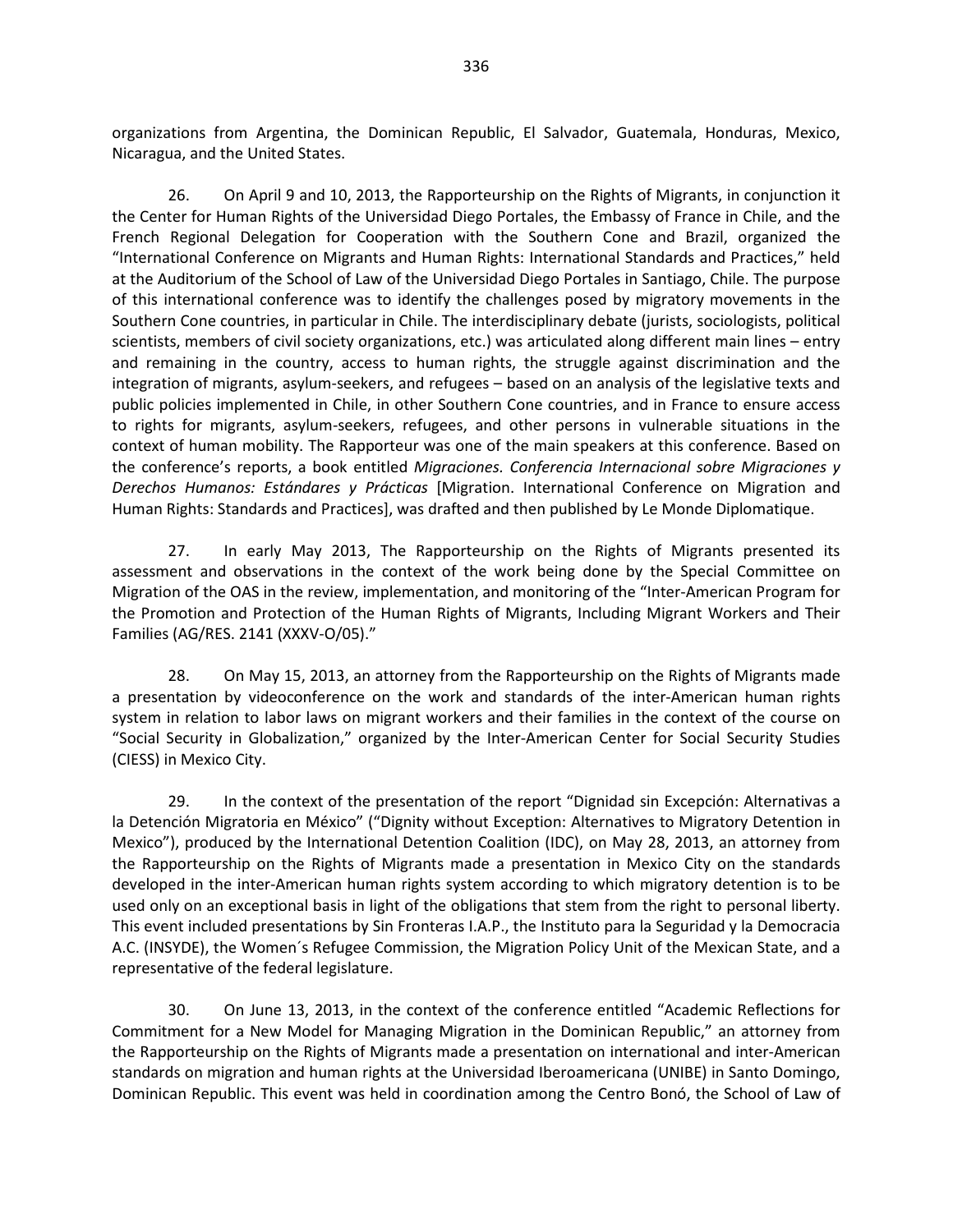the Universidad Iberoamericana (UNIBE), and the Center for Social Research and Studies of the Universidad Iberoamericana (UNIBE), and included academics, attorneys, staff of international organizations, representatives of civil society, representatives of the State, and law students.

31. On June 20, 2013, during the Fourth International Forum on Migration and Peace, organized by the Scalabriniana International Migration Network in New York, USA, IACHR Executive Secretary, Emilio Álvarez Icaza L., gave, on behalf of the Commission, a presentation entitled "Seguridad Humana, Desarrollo Humano y Derechos Humanos: Tendencias y Desafíos para Políticas sobre Migración Internacional desde la Perspectiva de la Comisión Interamericana de Derechos Humanos" [Human Security, Human Development, and Human Rights: Trends and Challenges for International Migration Policies from the Perspective of the Inter-American Commission on Human Rights]. This presentation was published in the Forum's proceedings.

32. On September 5, 2013, during the "Forum on Migrant Children not Accompanied: The Role of Civil Society" organized by the Senate of the Republic of Mexico, a lawyer of the Rapporteurship on the Rights of Migrants made a presentation on the main standards concerning migrant children developed by the Inter-American System of Human Rights.

33. On September 30, 2013 the "Action Protocol for those who Apply Justice in Cases that Affect Migrants and People subject to International Protection in Mexico City" was presented by the President of the Supreme Court of Justice of the Nation of Mexico and members of the court. The Rapporteur on the Rights of Migrants was part of the Advisory Council who assisted in the preparation and development of this protocol.

34. The United Nations High Commissioner for Refugees (UNHCR) organized a meeting of experts on the interpretation of the definition of refugees contained in the 1984 Cartagena Declaration on Refugees and how it applies to asylum seekers fleeing from the conflicts and violence that took place on October 15 – 16, 2013, in Montevideo, Uruguay. During this meeting, an attorney from the Rapporteurship on Migrants Rights made a presentation on the scope and content the IACHR has assigned to the term 'widespread violence' in its case reports and country and thematic reports.

35. On October 21, 2013, the Supreme Court of Justice of the Nation of Mexico organized a forum in Mexico City on "The Judiciary and the Human Rights of Migrants and Persons Subject to International Protection." The objective of this forum was to disseminate the "Action Protocol for Those Who Impart Justice in Cases that Affect Migrants and Persons Subject to International Protection" among members of the judiciary. This forum was sponsored by Mexico's Supreme Court of Justice of the Nation, the organization Sin Fronteras I.A.P., the Office of the United Nations High Commissioner for Refugees (UNHCR), the Rapporteurship on the Rights of Migrants of the Inter-American Commission on Human Rights (IACHR), the Centro de Estudios Legales y Sociales [Center for Legal and Social Studies] (CELS), and the Federal Judiciary Council of Mexico. An attorney from the Rapporteurship on the Rights of Migrants gave a presentation on the main international and inter-American standards that exist regarding the exceptional nature of migrant detention and the use of alternatives to detention.

36. On October 30, 2013, during the IACHR's 149th period of sessions, a meeting was held between the Rapporteurship on the Rights of Migrants and civil society organizations and academics from several countries in the Americas. The meeting was led by Commissioner Felipe González, Rapporteur on the Rights of Migrants and was aimed at discussing the main challenges that exist in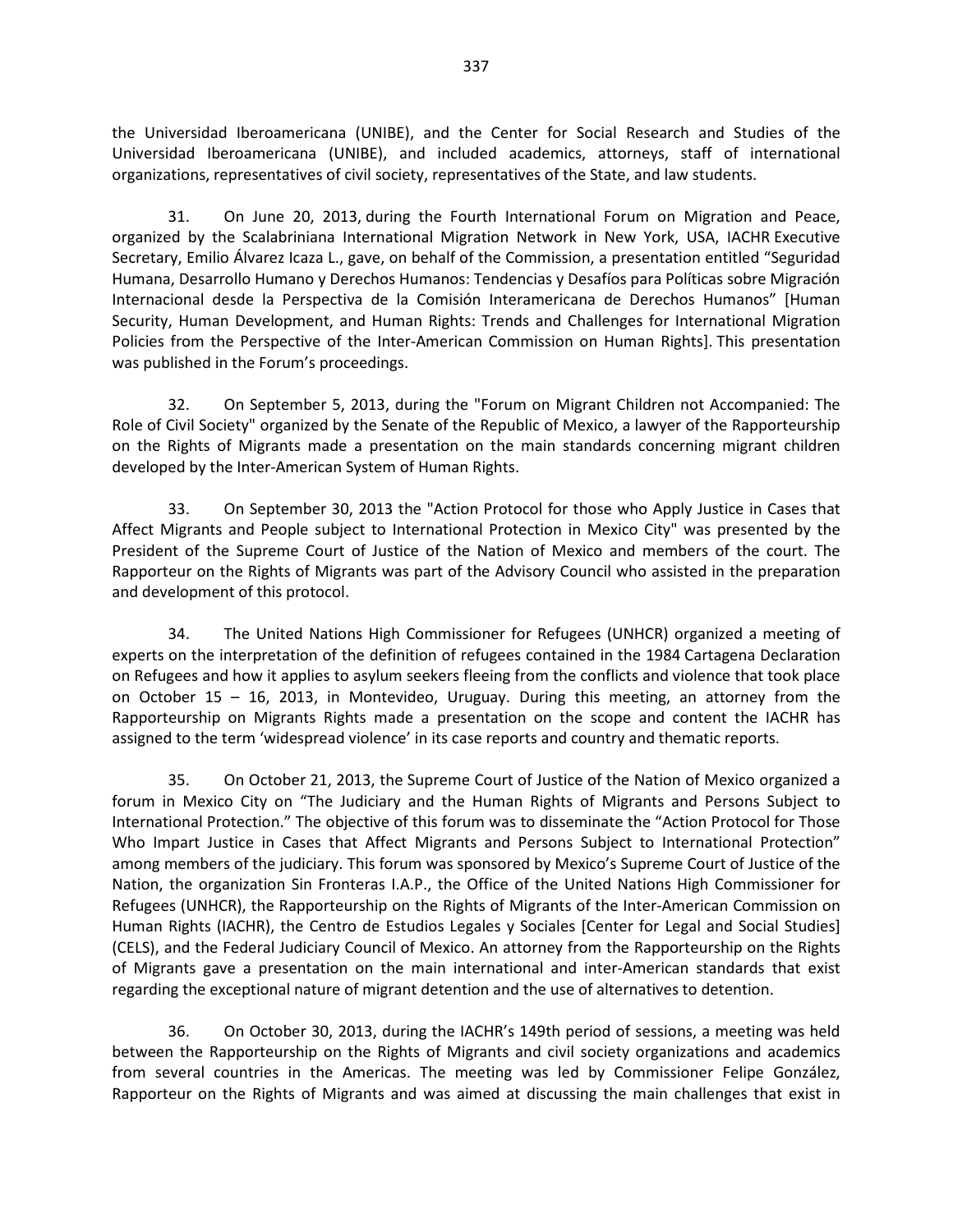terms of the human rights of migrants and their families, asylum seekers, refugees, stateless persons, victims of human trafficking, internally displaced persons, and other vulnerable groups in the context of human mobility. The meeting was held at the headquarters of the IACHR and included the participation of academics and representatives of civil society organizations from Brazil, Cuba, Colombia, Ecuador, the United States, Mexico, and the Dominican Republic.

## **4. Office of the Rapporteur on the Rights of the Child**

37. The Inter-American Commission decided to create the Office of the Rapporteur on the Rights of the Child at its 100th regular session on October 13, 1998, for the purpose of bolstering respect for the human rights of children and adolescents in the Americas. In 2012, the Office of the Rapporteur on the Rights of the Child. Continued its promotion activities as well as publishing reports aimed at addressing the different forms of violence faced by children and adolescents in the Americas. Commissioner Rosa María Ortiz has been the Rapporteur since January 2012.

38. On January 14 and 15, 2013, the Rapporteur on the Rights of the Child was in Port-au-Prince, Haiti to participate in a training session on "The role of the Ombudsman in the protection of human rights and peaceful settlement of disputes" organized by the Department of Democratic Sustainability and Special Missions of the OAS, in the framework of a project by the OAS General Secretariat to support Haiti's Office of Citizen Protection (OPC). Also, the Rapporteur held a working meeting with staff from the UNICEF office in Haiti and discussed the main elements related to the agenda for protecting the rights of children in that country and identifying opportunities for technical collaboration between the two institutions.

39. From February 22 to March 2, the Rapporteur was in Santo Domingo, Dominican Republic, for an outreach visit. As part of this visit, she met with various authorities, presented the Commission's "Report on Corporal Punishment and Human Rights of Children and Adolescents," and gave a presentation to follow up on the IACHR report on "Juvenile Justice and Human Rights in the Americas." During her visit, the Rapporteur participated in a workshop on the functioning of the inter-American system for the protection of human rights and on decisions relating to the rights of the child, organized by the Coalition of NGOs for the rights of children and adolescents in the Dominican Republic.

40. While in Dominican Republic, the Rapporteur also met with UNICEF, civil society organizations, and children to discuss aspects related to violence against children and awareness-raising activities being carried out in those organizations. The Rapporteur participated in a television program to present the work of her office and the main content of the two IACHR reports that were presented in the framework of that visit.

41. On April 12 and 13 the Rapporteur participated in a meeting of experts in Montevideo to discuss the topic of boys and girls in protection and care institutions, and to analyze in particular policies and programs to prevent the separation of children from their families and to facilitate release from the institutions and family reintegration. The Rapporteur also took part in an event to release a handbook for application of the United Nations guidelines on alternative childcare arrangements, together with UNICEF and the NGO Aldeas Infantiles SOS.

42. On May 6 to 10 Commissioner Rosa María Ortiz participated in the annual meeting of the World Movement for Children in Latin America and the Caribbean, in Panama. The Commissioner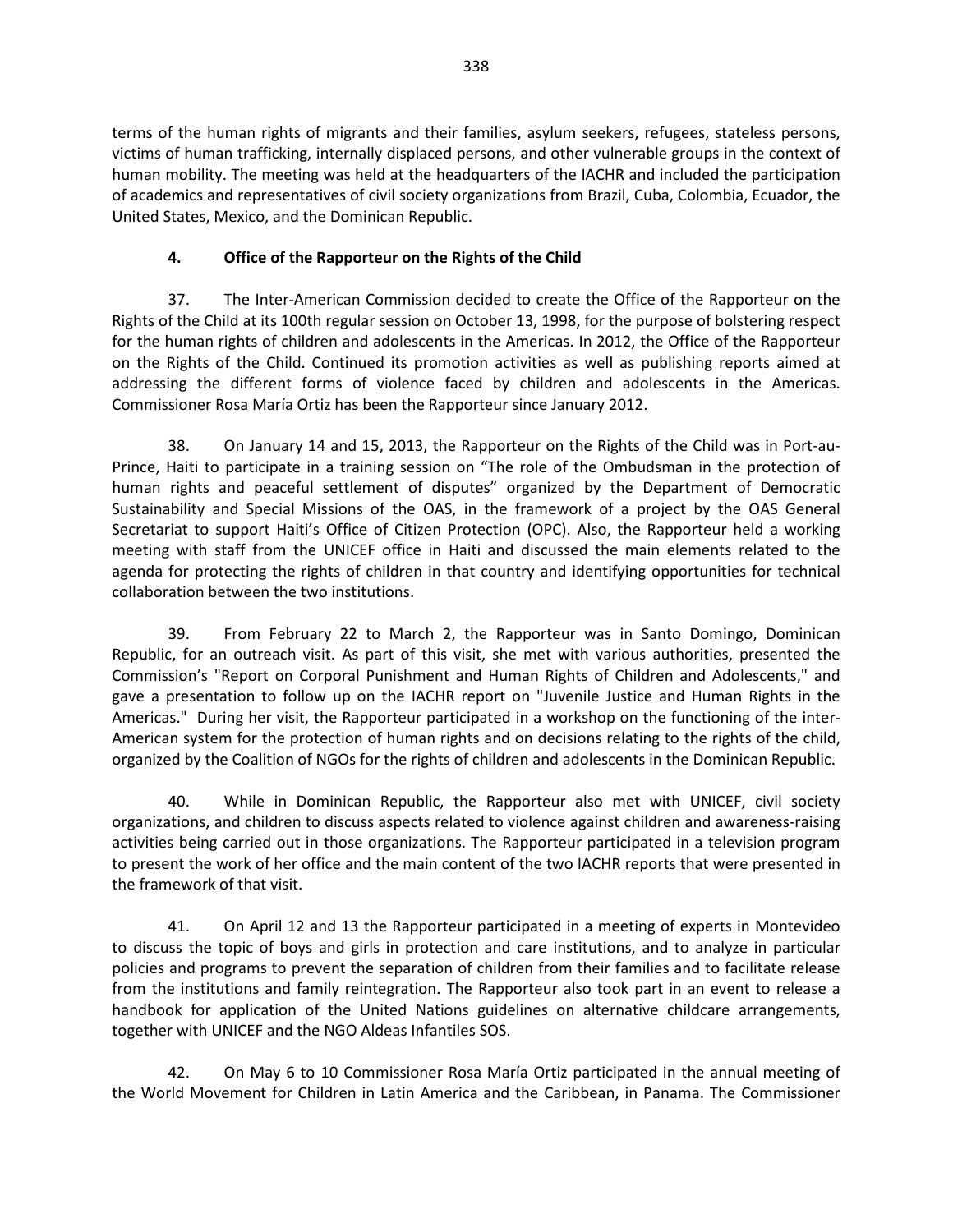also held meetings with UNDP, the Office of the UN High Commissioner for Human Rights, and the Special Representative of the UN Secretary-General on Violence against Children.

43. During her visit to Panama, Commissioner Ortiz met with UNICEF to discuss the content of the cooperation agreement for 2013, focused on organized armed violence and its affect on the rights of children and adolescents.

44. On May 17 the Rapporteur took part in a meeting of experts convened by the Ministry of Social Development and the Ministry of Education in Argentina with the NGO Chicos.Net. Its purpose was to discuss opportunities and challenges posed by the new technologies from the perspective of the rights of children and adolescents, and to analyze the best practices for awareness building on the risks of new technologies in child protection, new opportunities in access to information, knowledge, and the exercise of citizenship, and some experiences with respect to regulation.

45. From May 27 to 29 the Rapporteur visited El Salvador at the invitation of the Office of the Human Rights Prosecutor. During the visit, the Rapporteur met with many government officials, civil society organizations and with organizations of children and adolescents. The Rapporteur participated in the presentation of a report by the Prosecutor's Office on violence against children in El Salvador.

46. From June 10 to 14 the Rapporteur participated in the meeting of the Permanent Committee of NIÑOSUR, in the MERCOSUR framework, which took place in Montevideo. In addition, she had working meetings with the Director of Human Rights of the Foreign Ministry and the Ministry of Education of Uruguay to follow up on topics concerning children's rights in the country.

47. The Rapporteurship completed drafting a report on children's right to a family and care institutions in the Americas, which sets forth the State's obligations for the protection of children lacking adequate parental care, or who are at risk of losing it, and makes recommendations to the States on that subject, in addition to analyzing the operation of the protection and care institutions and the implementation of children's rights there.

48. As part of the drafting process of a report on armed violence and the rights of the child, a meeting of experts was held in Washington, D.C., on June 18 and 19, in which the United Nations' Special Representative of the Secretary-General on Violence against Children took part.

49. The Rapporteur made a promotional visit to Peru from August 26 to 29, 2013, at the invitation of UNICEF and Save the Children. During the visit she had meetings with a number of government officials and representatives of civil society organizations that work for the protection of children's rights. The Rapporteur also took part in a town hall meeting on "Rights of the Child to a Family and Alternative Care: International Standards, Preliminary Findings in the IACHR Report.

50. From September 2 to 6, the Rapporteur made a promotional visit to Chile at the invitation of several children's organizations. Her visit included meetings with various officials who work in the area of children's rights, the regional representative of the United Nations High Commissioner in South America, UNICEF, nongovernmental organizations, and children and youth. The Rapporteur took part in the seminar "Systems for the comprehensive promotion and protection of the rights of children and adolescents: the importance of linking networks and child welfare services," and in the presentation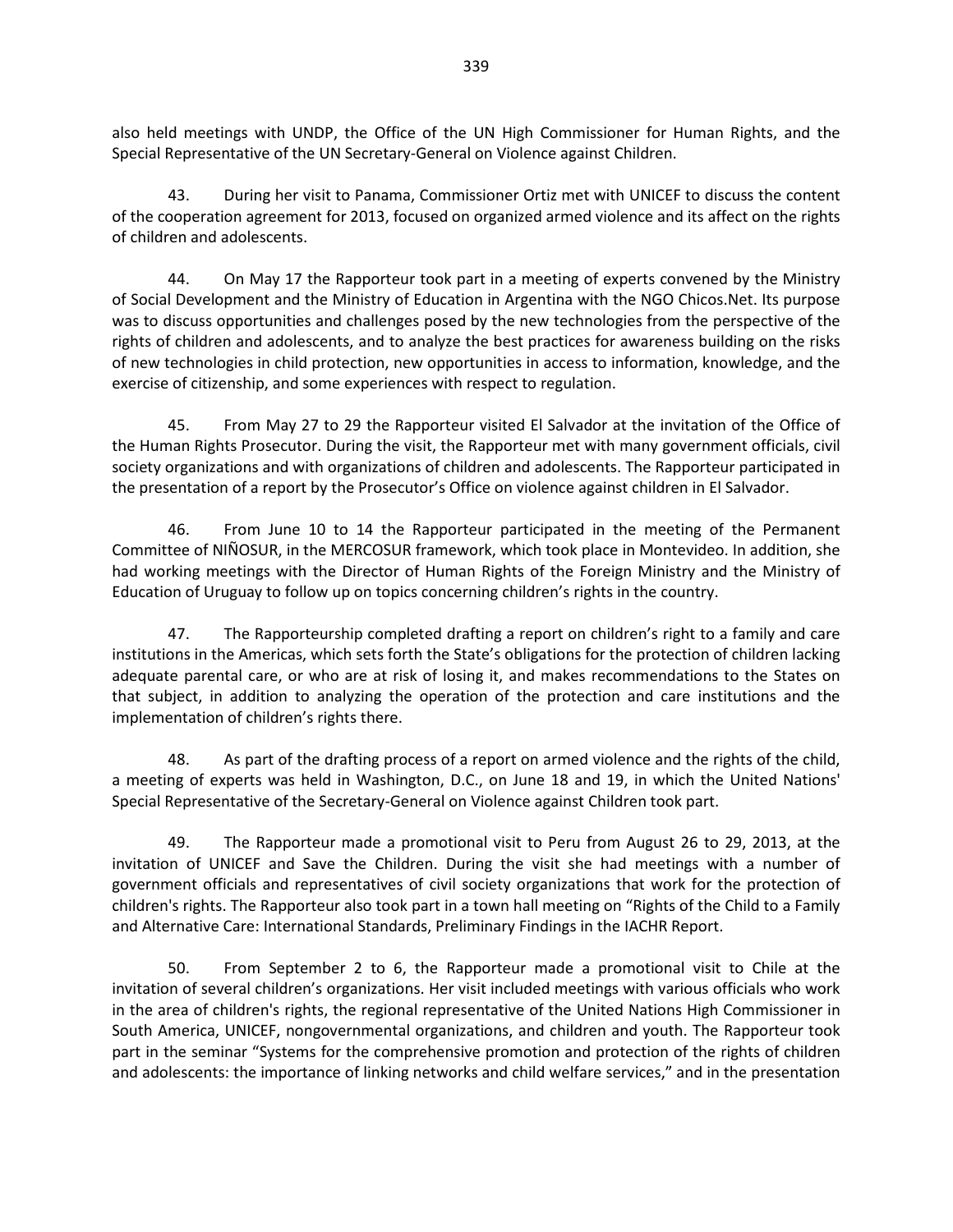of the study entitled "Diagnostic study on children deprived of or at risk of being deprived of parental care," prepared by the MIDE UC Research Center.

51. Rapporteur Rosa María Ortiz took part in a meeting of experts on education, culture, and LGBTI issues organized by the IACHR's Unit on the Rights of Lesbian, Gay, Bisexual, Trans, and Intersex Persons on September 12-13 in Washington, D.C., to address issues related to access to education for LGBTI children and adolescents.

52. From September 30 to October 17, the Rapporteur and a lawyer from the Executive Secretariat of the IACHR traveled to Brazil (Rio de Janeiro, Brasilia, and São Paulo), Mexico (Mexico City), and Honduras (Tegucigalpa) as part of the process of drafting a report on the issue of armed violence and its effects on the rights of the child in the region. The purpose of the visits was to collect information on this subject and, to that end, they held meetings and talks with government officials, representatives of civil society organizations, experts, and scholars, as well as children and youth. The visits were carried out with the support of the UNICEF regional office as well as the UNICEF offices in the countries concerned. The rapporteur noted the importance and relevance of addressing this issue from a human rights perspective as well as the great interest in the subject shown by all the stakeholders whom the rapporteur met.

53. On October 18, in the framework of the Ibero-American Summit, the Rapporteur, together with the Executive Secretary of the IACHR, the President of Costa Rica, Mme. Chinchilla, UNICEF's regional representative for Latin America and the Caribbean, Mr. Aasen, and Ms. Perrault of UNICEF's regional office presented the IACHR report on "The Right of Children to the Family. Alternative Care. Putting an End to Institutionalization in the Americas," and launched the UNICEF call to action to prevent the institutionalization of young children and promote the strengthening of families as environments for the protection, care, and rearing of children.

54. On October 22, the Rapporteur took part in an event promoted by the Permanent Missions to the United Nations of the States of Brazil and Austria and the international NGOs, Save the Children and Aldeas Infantiles SOS; also in attendance was Dr. Marta Santos Pais, Special Representative of the United Nations Secretary General on Violence Against Children. During this event, the IACHR's thematic report, "The Right of Children to the Family. Alternative Care. Putting an End to Institutionalization in the Americas," was presented to the delegates of the States.

55. On December 11, the Rapporteur participated in a training workshop on the Inter-American Human Rights System organized by the Inter-American Institute of Human Rights (IIHR), the Secretariat for Human Rights of Brazil, and the Inter-American Court of Human Rights, during which she gave a presentation on the main progress that has been made on promoting and protecting the rights of children in the inter-American system.

56. In addition, on December 13, the Rapporteur, together with the Brazil UNICEF office and the Special Representative of the United Nations Secretary General on Violence Against Children, during the activities organized in the context of World Human Rights Forum, presented the IACHR thematic report entitled "The Right of Children to the Family. Alternative Care. Putting an End to Institutionalization in the Americas," which constitutes a substantive contribution from the inter-American system to the protection of children who lack parental care or who are in danger of losing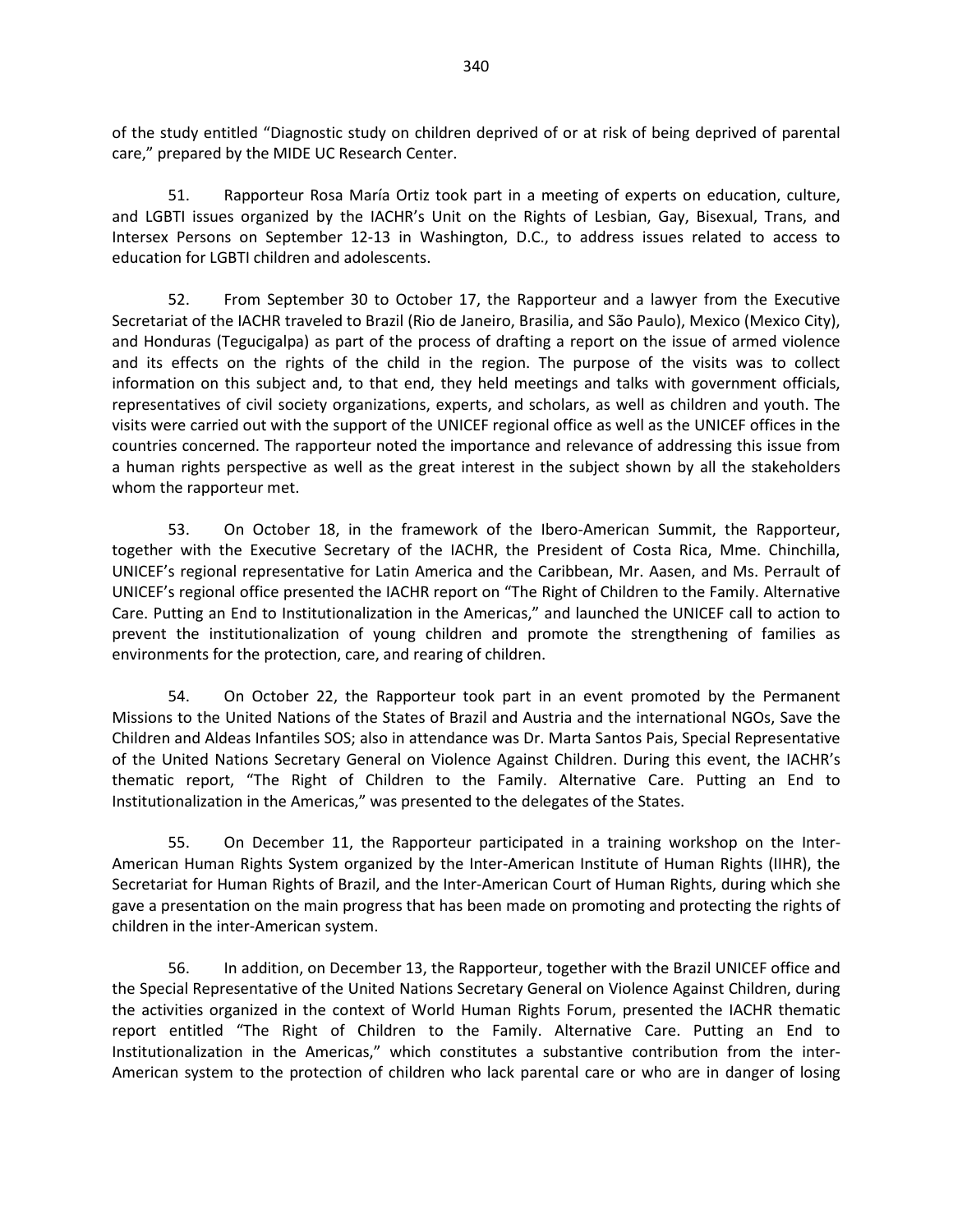such care, and complements and delves deeper into the recommendations offered by the UN Guidelines for the Alternative Care of Children and the World Report on Violence Against Children.

## **5. Office of the Rapporteur on Human Rights Defenders**

57. The Inter-American Commission on Human Rights created the Office of the Rapporteur on Human Rights Defenders at its 141st regular session, held in March 2011. Its predecessor was the Unit for Human Rights Defenders, which was established in December 2001. Commissioner José de Jesús Orozco Henríquez has been the Rapporteur since January 2010.

58. During its 2013 hearings, the Commission received disturbing information on continued killings, threats, and acts of harassment directed at human rights defenders, as well as acts of violence in protest demonstrations and the criminalization of the activities involved in defending human rights. In this context, States' failure to adopt effective measures to protect human rights defenders who are at serious risk is a matter of particular concern.

59. In its hearings, the IACHR continued to receive information on the increase in indirect measures that seek to restrict the exercise of the right to defend human rights in several countries through the use of criminal law to charge human rights defenders with such offenses as "inducement to rebellion," "terrorism" and "sabotage," or "justification of the crime." The IACHR also received troubling information on acts to disparage, discredit, or criminalize the work of those who defend environmental rights, reproductive and women's rights, and the rights of LGBTI persons.

60. The Commission also continued to receive information on the obstacles human rights defenders face in gaining access to specific protection measures when they are in situations of risk, as well as on States' failure to effectively investigate threats and attacks.

61. On another matter, in 2013 the Office of the Rapporteur carried out a series of activities around the preparation and publication of its report on *Guarantees for the Independence of Justice Operators. Towards Strengthening Access to Justice and the Rule of Law in the Americas*. On January 15, 2013, the IACHR published a consultation questionnaire for the preparation of a report on the situation of justice operators in the Americas. The questionnaire was published in four languages and was designed to receive input from the Member States of the Organization of American States and from civil society organizations. The questionnaire can be found at the following link: [http://www.oas.org/en/iachr/defenders/docs/pdf/CuetionarioJan2013.pdf.](http://www.oas.org/en/iachr/defenders/docs/pdf/CuetionarioJan2013.pdf)

62. The report on Guarantees for the Independence of Justice Operators was a priority of the Office of the Rapporteur and was prepared thanks to the financial support of Finland, following a process to select a consultant to put together the draft report and carry out the public consultation with the States and civil society.

63. As part of the activities to prepare the report, the IACHR Office of the Rapporteur on Human Rights Defenders held two consultations with experts to obtain specialized input on standards in international law and applied comparative law with respect to processes in place to select and dismiss judges, prosecutors, and ombudspersons, as well as the obstacles faced in such processes.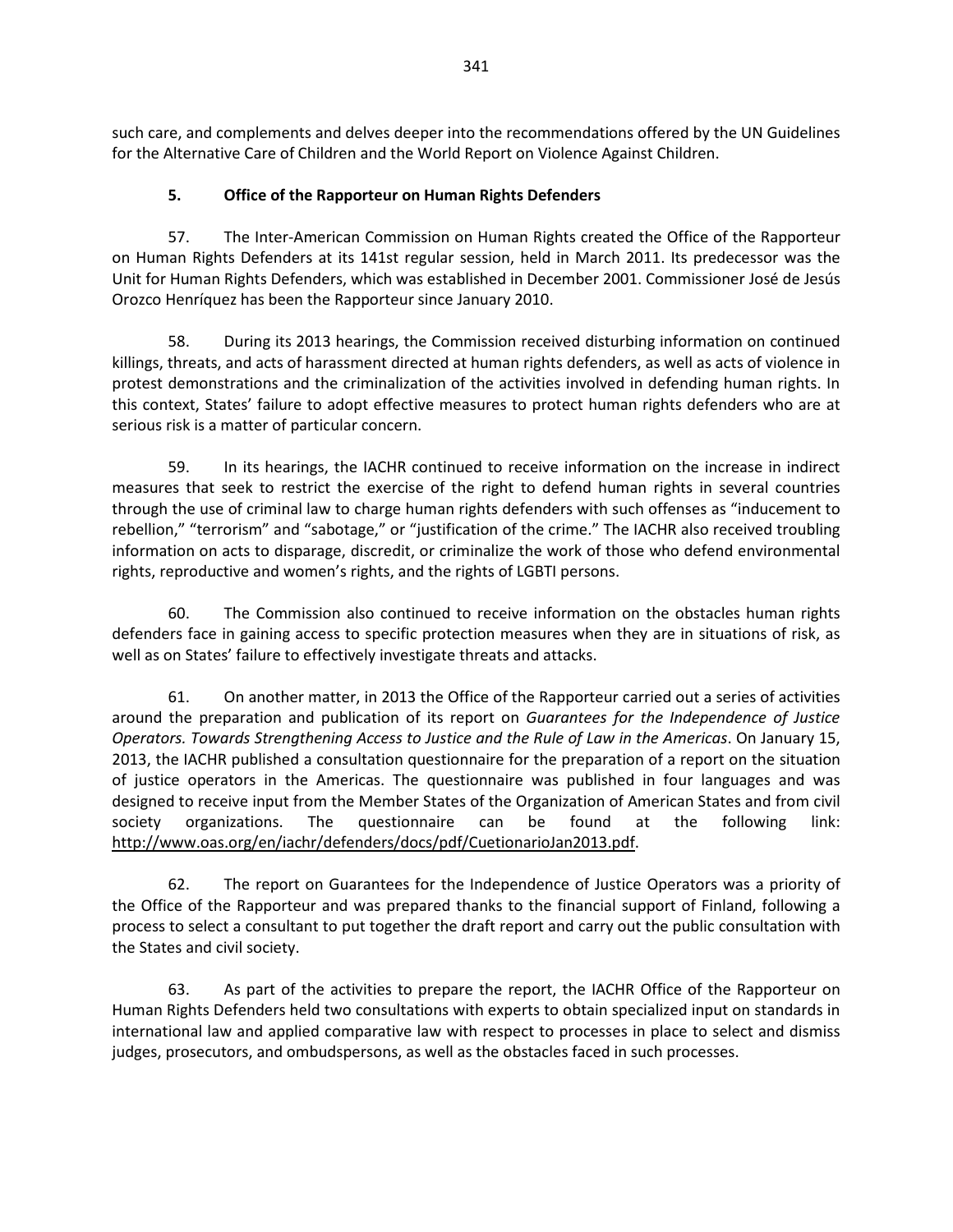64. Participants in the consultation of July 15, included Jesús Orozco, Chair of the IACHR and Rapporteur on Human Rights Defenders; Roberto de Figuereido Caldas, a Judge on the Inter-American Court of Human Rights (Brazil); Douglass Cassel, a professor from the University of Notre Dame (United States); Leandro Despouy, former United Nations Special Rapporteur on the Independence of Judges and Lawyers (Argentina); Stella Maris Martínez, National Ombudsperson (Argentina); Claudia Paz y Paz, National Attorney General (Guatemala); Katya Salazar, Due Process of Law Foundation (United States); and staff of the IACHR Executive Secretariat. The input gleaned during the consultation was taken into account in the preparation of the report.

65. At the consultation of July 12, 2013, were Jesús Orozco, President of the IACHR and Rapporteur for Human Rights Defenders of the IACHR; Gabriela Knaul, United Nations Special Rapporteur on the Independence of Judges and Lawyers; Rodrigo Escobar Gil, IACHR Rapportur on the Rights of Persons Deprived of Liberty; Catalina Botero Marino, IACHR Special Rapporteur for Freedom of Expression; María del Carmen Alanís Figueroa, Judge on the Electoral Tribunal of Mexico and member of the Venice Committee; and a specialist from the Executive Secretariat.

66. The report *Guarantees for the Independence of Justice Operators. Towards Strengthening Access to Justice and the Rule of Law in the Americas* was approved by the Inter-American Commission on December 5, 2013. The report analyzes international law standards that are applicable to ensure the independence and impartiality of the following justice operators: magistrates and judges; prosecutors and attorneys; and ombudspersons. The report looks at the obstacles they face in carrying out their efforts and makes recommendations to the States.

67. On December 13, 2013, the Chair of the Inter-American Commission and Rapporteur on Human Rights Defenders, José de Jesús Orozco Henríquez, presented the report on Guarantees for the Independence of Justice Operators at an event on "Standards and Case Law in the Inter-American System regarding the Independence of Justice Operators," held at the National Autonomous University of Mexico, in Mexico City.

68. As part of other activities carried out by the Office of the Rapporteur, on June 10-12, 2013, a specialist from the Office of the Rapporteur participated in a meeting in Warsaw, Poland, organized by the Focal Point on Human Rights Defenders and National Human Rights Institutions of the Organization for Security and Co-operation in Europe (OSCE). At the meeting, experts from various international and civil society organizations provided input and suggestions for the preparation of "Recommendations for the Protection of Human Rights Defenders," which the OSCE Focal Point is in the process of developing.

69. On June 13, 2013, Rapporteur Orozco took part in the presentation in Mexico City of the "Report on the Situation of Human Rights Defenders in Mexico: Update and Current Status" (*Informe sobre la situación de las y los defensores de derechos humanos en México: actualización y balance*), prepared by the Office of the United Nations High Commissioner for Human Rights in Mexico. Also at the presentation were Javier Hernández Valencia, representative in Mexico of the UNHCHR; Raúl Plascencia Villanueva, President of the National Human Rights Commission; Lía Limón, Under-Secretary for Human Rights of the Secretariat of the Interior; and Edgar Cortez, Member of the Consultative Committee of the Mechanism for Protection of Human Rights Defenders and Journalists.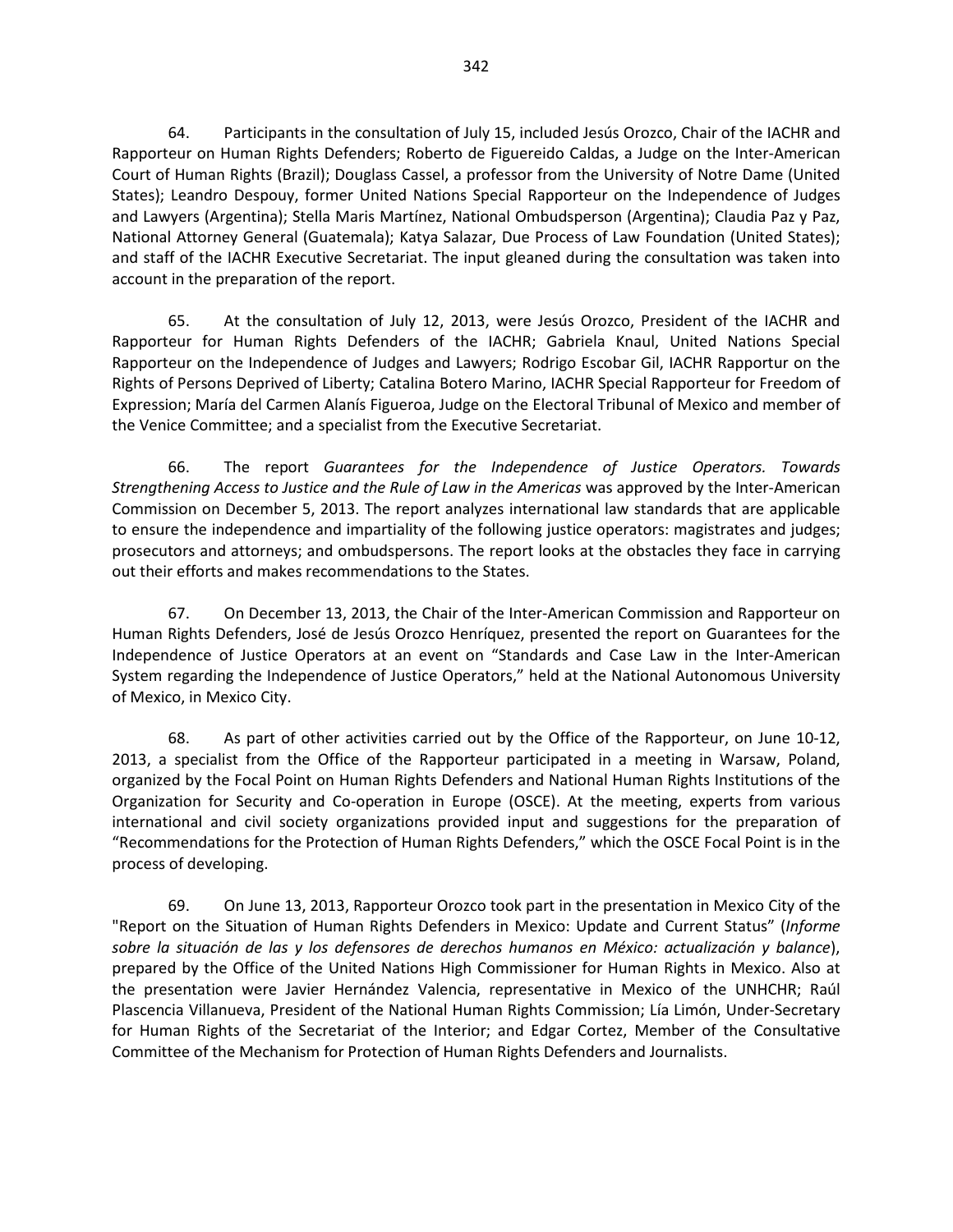70. On July 12, 2013, Rapporteur Orozco participated via videoconference in a meeting organized by the Office for Democratic Institutions and Human Rights in Hofburg, Vienna, on the project "Developing Recommendations on the Protection of Human Rights Defenders" in the Organization for Security and Co-operation in Europe (OSCE). In that context, the Rapporteur described the experience of the inter-American system with protection mechanisms for human rights defenders.

71. On October 9-11, 2013, a specialist from the Office of the Rapporteur participated in a meeting in Dublin, Ireland, called the Seventh Dublin Platform for Human Rights Defenders, organized by Front Line Defenders – The International Foundation for the Protection of Human Rights Defenders. At the event, the Office of the Rapporteur presented information on the various mechanisms available in the inter-American system for the protection of human rights defenders, as a member of a panel that also included representatives of the African Commission on Human and Peoples' Rights and the Office for Democratic Institutions and Human Rights of the Organization for Security and Co-operation in Europe.

72. On December 5-6, 2013, a specialist from the Commission was in Belém do Pará, Brazil, on behalf of the IACHR, where he participated in the Third Human Rights and Citizenship Forum of the Amazon Region and the Second International Congress on Global Justice and Human Rights Education in the Amazon Region. Both events took place at the Federal University of Pará. The lawyer gave presentations on "The Situation of Human Rights Defenders in Latin America" and on "Challenges for the Protection of Human Rights and the Reform of the Inter-American System," respectively.

73. Finally, two fellowships opened up in the Office of the Rapporteur, thanks to the support of the Swedish International Development Cooperation Agency (SIDA), as part of the "Freedom of Expression in the Americas" project. The aim of the fellowships will be to work with the Executive Secretariat in the processing of petitions, cases, and requests for precautionary measures having to do with the rights of human rights defenders; prepare draft reports on petitions and cases concerning human rights defenders; prepare summaries of hearings, working meetings, and visits; and promote and publicize the inter-American human rights system in the context of the Office of the Rapporteur on Human Rights Defenders.

## **6. Office of the Rapporteur on the Rights of Persons Deprived of Liberty**

74. Given the importance it has always placed on respect for the rights of persons deprived of liberty, the Inter-American Commission established, during its 85th and 86th sessions, a working group to examine detention conditions in the Americas. This could be considered the immediate forerunner of the current Office of the Rapporteur. Subsequently, during its 119th session, in March 2004, the Inter-American Commission formally established the Office of the Rapporteur on the Rights of Persons Deprived of Liberty in the Americas. Commissioner Rodrigo Alonso Escobar Gil was the Rapporteur from January 2010 to December 31, 2013.

75. On March 15, 2013, in the context of the  $147<sup>th</sup>$  Period of Sessions of the IACHR, the Rapporteurship officially launched the *Report on the Human Rights of Persons Deprived of Liberty in the Americas,* at the Headquarters of the Inter-American Commission on Human Rights. Participants in this panel included Ambassador Andres González Diaz, Chairman of the CAJP of the OAS; Ambassador Guillermo Marin, Deputy Observer from Spain before the OAS; Dr. Veronica Filippeschi Program Officer for the Americas of the Association on the Prevention of Torture (APT); and Commissioner Rodrigo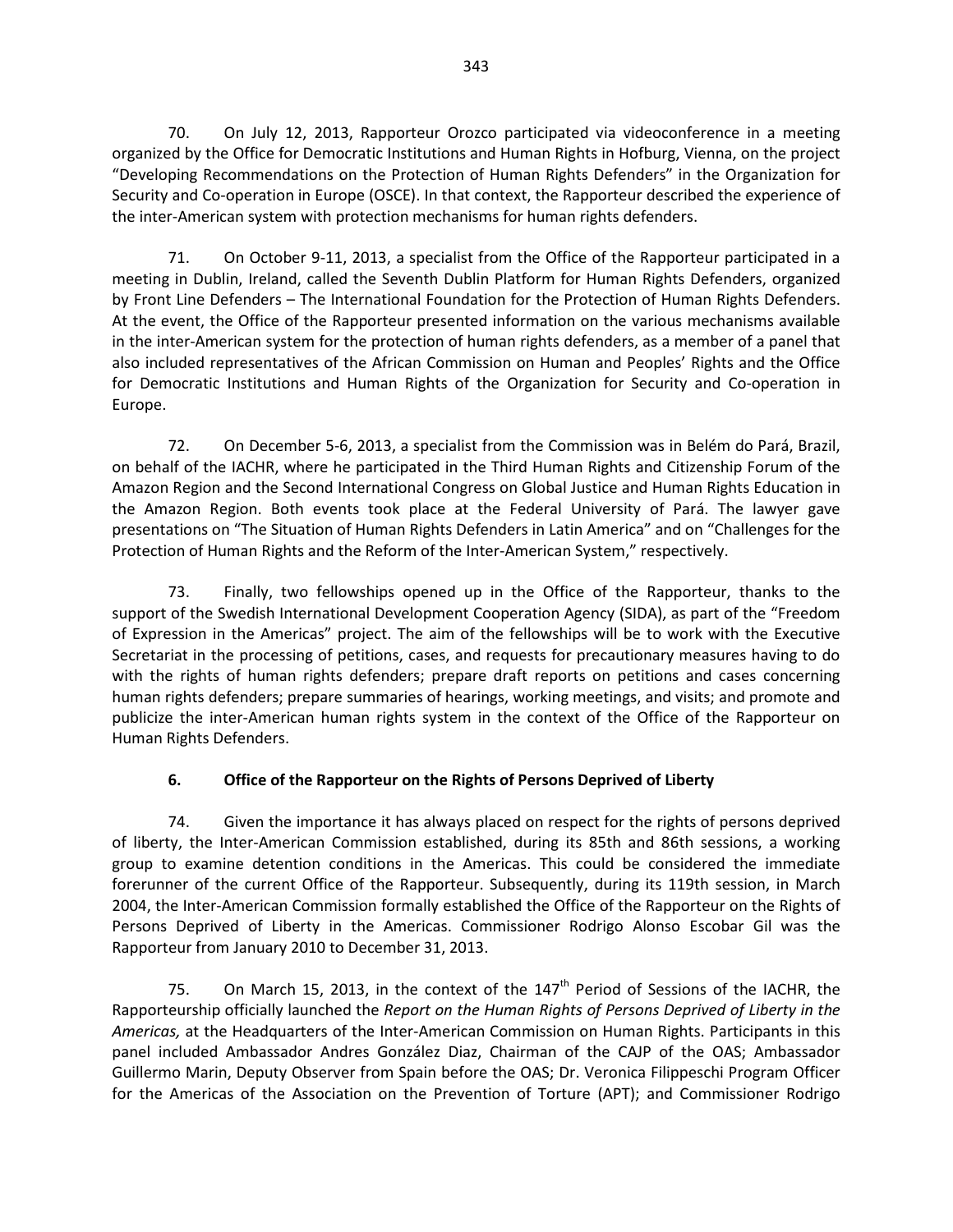Escobar Gil, Rapporteur on the Rights of Persons Deprived of Liberty of the IACHR. Dr. Emilio Álvarez Icaza, Executive Secretary of the IACHR acted as a moderator of the panel.

76. On April 5-6, 2013, the Rapporteurship participated in the Expert Meeting: Right to Reparation for Torture: the role of African Human Rights Mechanisms. This event took place on Kololi, The Gambia, and was organized by the Center for the Study of Violence and Reconciliation and The REDRESS Trust, in collaboration with other organizations.

77. On April 25-26, 2013 staff from the Rapporteurship participated in a meeting of experts on: Indicators for Measuring the Use of Pre-Trial Detention: What does "exceptional measure" in pretrial justice mean in the Americas? This meeting was held in Bogota, Colombia; and was organized by Open Society/Justice Initiative and the Regional Network on Pre-Trial Justice of Latin America.

78. On May 9-10, 2013, the Rapporteurship held the Regional Meeting of Experts on Pre-Trial Detention, at the Headquarters of the Commission, in Washington, D.C. The aim of the meeting was to receive technical information that could be useful for the drafting of the thematic report on the use of pre-trial detention in the region. For that purpose, the debate was oriented to assess the possible measures that the Commission could recommend to the OAS Members States, in order to reverse the extensive use of this exceptional measure.

79. On June 14, the Rapporteur launched in person the Report on the Human Rights of Persons Deprived of Liberty in the Americas in the city of Panama, in a ceremony organized by the Association for the Prevention of Torture (APT), which was also attended by the Regional Representative for Central America of the Office of the High Commissioner for Human Rights of the UN, officials from the Government of Panama and representatives of civil society.

80. On July 10, a representative from the Rapporteurship participated in a meeting of experts on the review of the UN Standard Minimum Rules for the Treatment of Prisoners organized by the Special Rapporteur on Torture and Other Cruel, Inhuman or Degrading Treatment or Punishment, Mr. Juan Mendez. This event took place at Oxford, England; and was sponsored by the Office of the UN High Commissioner for Human Rights, the Center for Human rights & Humanitarian Law of the American University and the project Human Rights for Future Generations of the University of Oxford.

81. On August 1 and 2, the IACHR Rapporteur on the Rights of Persons Deprived of Liberty, Commissioner Rodrigo Escobar Gil, headed the delegation that presented the report to the President of the Republic, Porfirio Lobo; to family members of the victims of the fire at the National Penitentiary of Comayagua; to other high-level State authorities; and to civil society organizations and the people of Honduras, through the media. The report was prepared based on an April 2012 working visit to Honduras by an IACHR delegation led by Rapporteur Escobar Gil, which was carried out with the financial support of the General Secretariat of the Organization of American States (OAS).

82. From August 14 to 16, the Rapporteur participated at the First Working Meeting on the Prevention of Torture in the Southern Cone, sponsored by the *Procuración Penitenciaria de la Nacion*  and the Association for the Prevention of Torture (APT), held in Buenos Aires. This event counted with the participation of public authorities, representatives from the civil society and national human rights institutions from Argentina, Bolivia, Brazil, Chile, Paraguay, Peru and Uruguay, as well as representatives from international human rights organizations. The meeting provided an opportunity to focus on the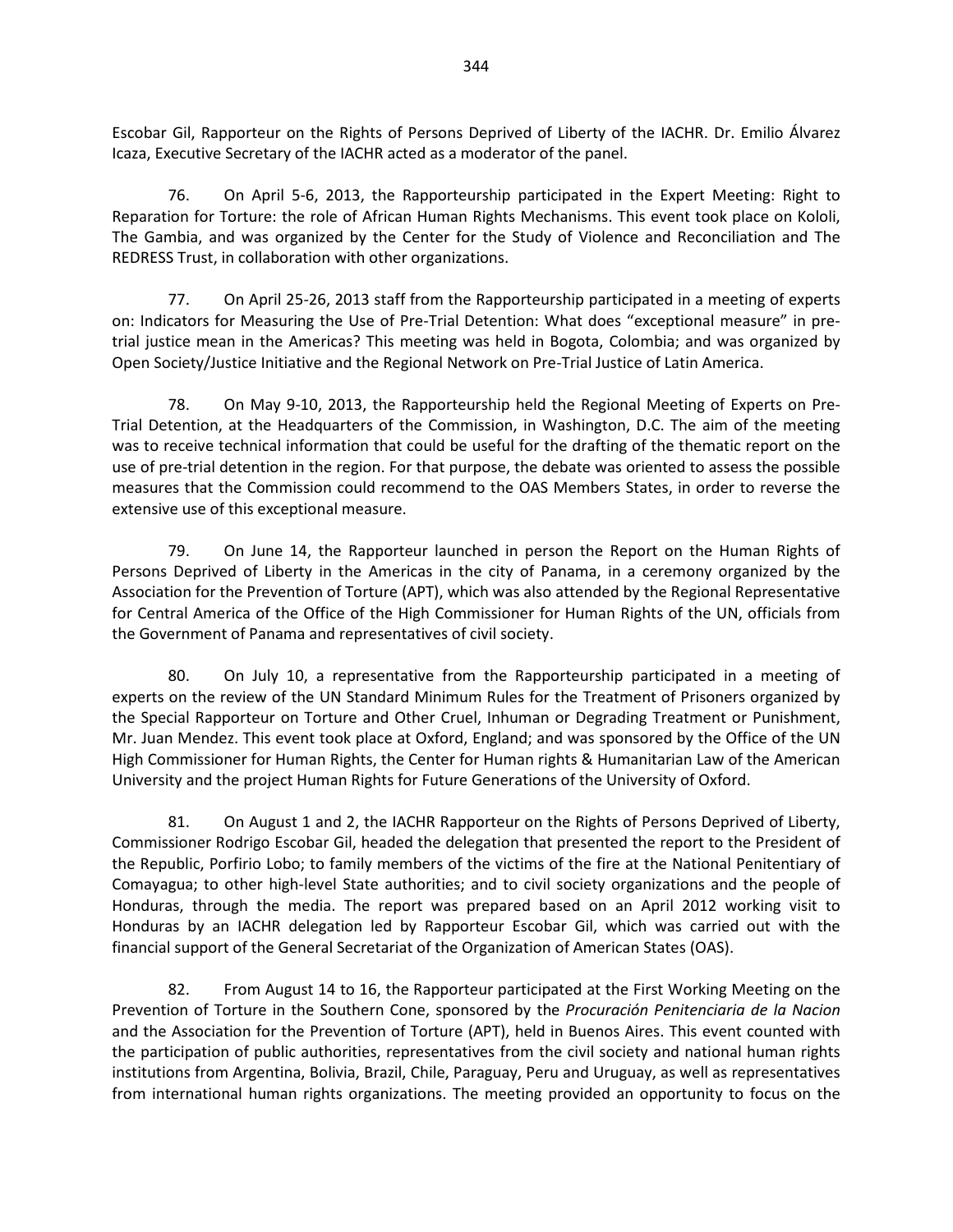main challenges faced by the countries of the region in the prevention of torture, and to explore possible actions and solutions based on the successful experiences shared.

83. On September 10, the Rapporteur participated in the forum: "Prison, Pressure and Process: The Judicial Independence and its Impact on Pre-trial Detention", sponsored by Due Process of Law Foundation (DPLF).

84. On September 25, a staff member of the Rapporteurship participated in the Expert Meeting on: "Standards for the design and/or strengthening of a national registry system for persons detained", in Tegucigalpa, Honduras. This event was organized by the Center for Justice and International Law (CEJIL), the Human Rights Center "Miguel Agustin Pro Juarez" (*Centro Prodh*) and the Committee of Relatives of the Disappeared in Honduras (COFADEH), and had also the participation of representatives from ILANUD, UNODC, the Working Group of the United Nations on Arbitrary Detentions, and other experts on this field.

85. On October 22, the staff of the Rapporteurship participated at the side event *Reviewing the Standards Minimum Rules for the Treatment of Prisoners – Preventing Torture and ill-treatment?*, organized by the Special Rapporteur on Torture and Other Cruel, Inhuman or Degrading Treatment or Punishment, in the frame of the 68<sup>th</sup> period of sessions of the General Assembly of the UN, in New York. The goal of this event was to provide an opportunity to draw attention to the on-going review process and to discuss the recommendations rendered by the Special Rapporteur in his recent report (A/68/295), delivered specifically for this process.

86. On October 28, under the 149 regular session of the Commission, a hearing on the Human Rights Situation of detainees at Guantanamo Bay was held.

87. On December 2, the Rapporteur delivered a conference about the *Report on the Human Rights of Persons Deprived of Liberty in the Americas* at the University Santo Tomas, in Bogotá, in the course of an International Congress on the creation of a committee for the prevention of torture in the Americas.

#### **7. Office of the Rapporteur on the Rights of Afro-Descendants and against Racial Discrimination**

88. At its 122nd session, held from February 23 to March 11, 2005, the Inter-American Commission created the Office of the Rapporteur on the Rights of Afro-Descendants and against Racial Discrimination. The Office of the Rapporteur was charged with dedicating itself to activities of stimulating, systematizing, reinforcing and consolidating the action of the Inter-American Commission on the rights of people of African descent and racial discrimination. Commissioner Rose-Marie Belle Antoine has been the Rapporteur since January 2012.

89. On February 15, 2013, a staff member from the Office of the Rapporteur attended an information meeting of the International Committee of the Platform of the World Summit for Afrodescendants.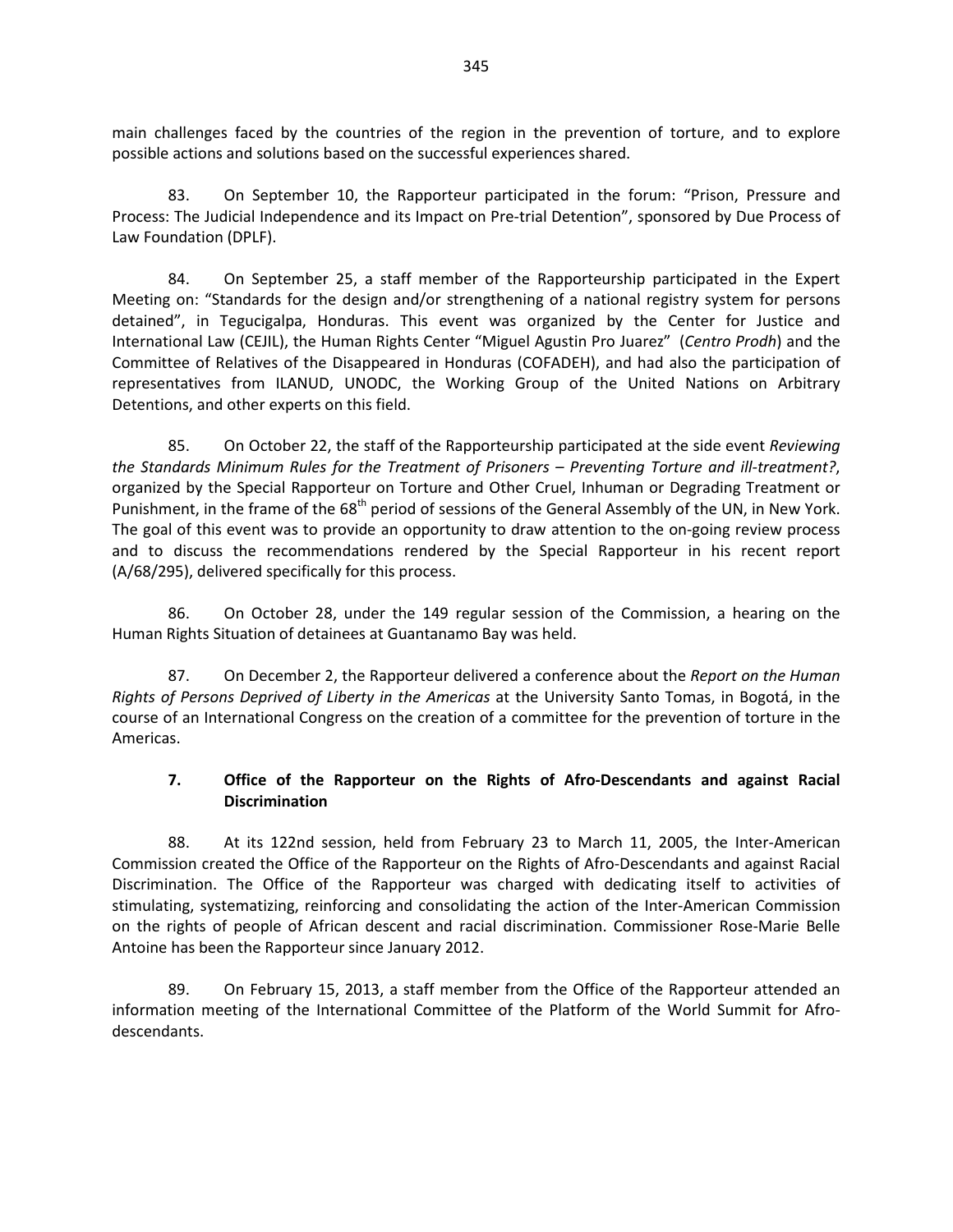90. A roundtable was held on February 25 at OAS headquarters on "Milestones and Challenges in the Advancement of the Rights of Afro-Descendants in the Americas." The Office of the Rapporteur and the Department of International Affairs of the OAS organized the event.

91. On March 19, 2013, the Rapporteur moderated a panel discussion at the launch of a new book by Prof. Robert J. Cottrol. The book is called The Long, Lingering Shadow – Slavery, Race, and Law in the American Hemisphere. The launch took place at the George Washington University Law Schoool.

92. For the first time, the Rapporteurship issued a joint press release with the UN Special Rapporteur on contemporary forms of racism, racial discrimination, xenophobia and related intolerance. This was to commemorate International Day on the Elimination of Racial Discrimination – which was March 21, 2013.

93. Between March and April, the Office of the Rapporteurship continued to attend meetings of The Working Group to Prepare the Draft Legally-Binding Inter-American Instruments Against Racism and Racial Discrimination and Against all Forms of Discrimination and Intolerance. The Office of the Rapporteurship participated in these meetings to offer technical assistance and observations on the Draft Legally-Binding Inter-American Instrument. Upon the adoption of the Convention on Racism at the 43<sup>rd</sup> OAS General Assembly, the Rapporteurship issued a press release on behalf of the IACHR.

94. The Rapporteur made a presentation at a side-workshop at the Technical Preparatory Meeting of the XVIII Inter-American Conference of Ministers of Labor (IACML) This conference took place on April 16 - 18, 2013. The workshop was themed "Towards fairer labor conditions: promoting labor inclusion with equity".

95. The Rapporteur made a presentation at a conference in Barcelona, Spain in June on the relationship between human rights, socio–economic rights and racial discrimination in the workplace.

96. The Rapporteur was invited in June to participate in a pre-General Assembly event organized by Global Rights in Antigua, Guatemala, entitled "The role of the Afro-descendant movement in the Inter-American Agenda. Participants in the meeting were principally Afro-Guatemalans, but included Afro-descendants from other countries of Latin America. The Rapporteur was asked to participate to share her thoughts on how to effectively use the Inter-American Commission on Human Rights, and the Rapporteurship to advance the human rights of Afro-descendants in the region.

97. The Office of the Rapporteurship attended a plenary meeting on the US-Colombia Action Plan on Racial and Ethnic Equality. This meeting took place on June 12-13, 2013 at the State Department, of the United States.

98. On June 25, 2013, the Office of the Rapporteur launched a lecture series entitled "Transforming the Invisible into the Visible." The inaugural lecture was presided over by Dr. Sheila S. Walker, an expert in cultural anthropology. The second of these lectures was opened on July 17, 2013, by Professor Eduardo Bonilla Silva, of Duke University, North Carolina, a sociologist and expert in racial affairs and racial discrimination.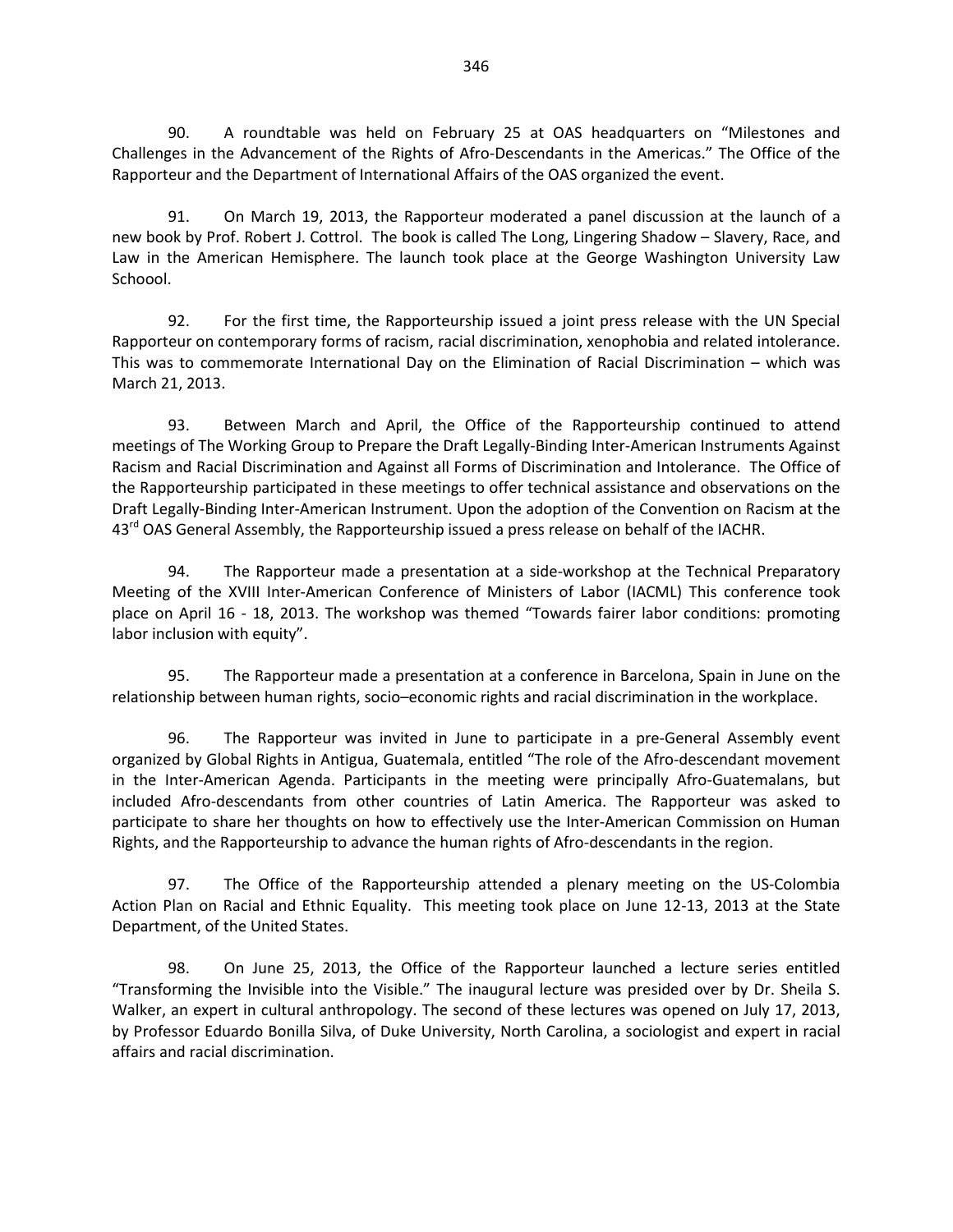99. The Rapporteurship has continued on its campaign of outreach to various state and nonstate actors – with a view to incorporating them in the planned activities of the Rapporteurship. During the 147 sessions of the Commission, the Rapporteur met with US Representative Yvette Clarke of the Congressional Caribbean Caucus and with Congressman John Lewis during the 149 sessions of the Commission.

100. Commissioner Antoine participated in a consultation entitled "A conversation on intersectionality" on Monday, July 22, 2013 at the Center for Reproductive Rights in New York City, organized by Columbia Law School´s Human Rights Institute, the Bringing Human Rights Home Network, the Center for Reproductive Rights and the Rapporteur on the Rights of Women of the IACHR.

101. Throughout the year, the Rapporteurship worked with the Vance Center to formulate a research program to interrogate issues of race discrimination in relation to voting rights and access to justice in North America. The research is to be carried out by private attorneys based in the US.

102. On August 22, 2013, the office of the Rapporteurship participated in a workshop with the theme: Increasing the Participation and Impact of People of African Descent in, and on the Work of the Organization Of American States (OAS) Process And Summit Of The Americas. The workshop was sponsored by the OAS Department of International Affairs and Global Rights. Attending were over 15 Afro-descendants from Brasil, Colombia, Nicaragua, Panama, Peru, Dominican Republic, and Cuba.

103. On November 22-23, 2013, the IACHR, in conjunction with McGill University Faculty of Law and the Labour Law and Development Laboratory (McGill Faculty of Law), held a *Special Forum on Race, Discrimination and Economic, Social and Cultural Rights in North America*. The forum was held at McGill University Faculty of Law, Montreal, Canada.

104. The IACHR's role in the event was spearheaded by Commissioner Rose-Marie Belle Antoine, Rapporteur on the Rights of People of African Descent and against Racial Discrimination, as well as head of the Unit on Economic Social and Cultural Rights. Commissioner Antoine also delivered the keynote address, while Commission President, José de Jesús Orozco Henríquez delivered opening remarks on behalf of the IACHR.

105. The two-day forum brought together an array of civil society actors, academics, and state officials, who discussed, and shared information on various topics including: Race and the criminal justice system, discrimination against indigenous peoples in North America, race and discrimination in matters of health, housing and education, race discrimination in the workplace and race and religious accommodation in the workplace.

#### **8. Unit for the Rights of Lesbian, Gay, Trans, Bisexual, and Intersex Persons**

106. At its 141st session in March 2011, the IACHR [decided to give](http://www.oas.org/es/cidh/prensa/comunicados/2011/028A.asp) special thematic emphasis to the rights of lesbian, gay, bisexual, trans and intersex persons (LGTBI) as it was "deeply concerned at the information it has received in recent years on the *de jure* and *de facto* discrimination against these persons, the effects of this discrimination on every aspect of their lives, and, in particular, the intolerable levels of violence to which they are subject in the countries of the Hemisphere." In November 2011, in the context of its 143rd session, the IACHR [created](http://www.oas.org/es/cidh/prensa/Comunicados/2011/115.asp) a specialized unit on these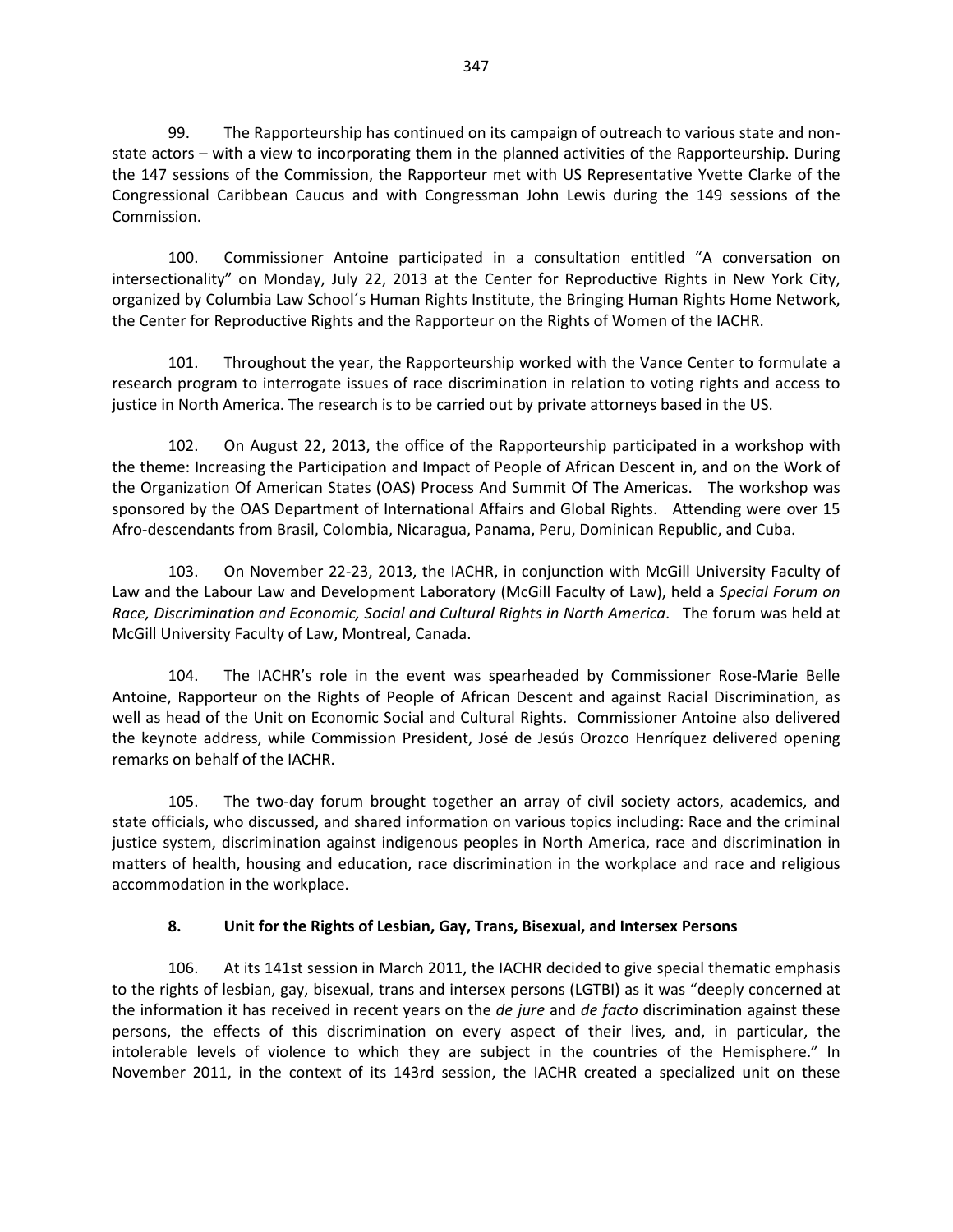matters within its Executive Secretariat. Subsequently, in the course of its 146th regular session, and the IACHR appointed Commissioner Tracy Robinson to lead the Unit.

107. Commissioner Tracy Robinson and Commissioner Dinah Shelton, the Rapporteur for Surinam and for Indigenous Peoples, conducted a working visit to Suriname from January 23 to 25, 2013, accompanied by staff from the Executive Secretariat. In the course of the visit the delegation met several organizations that work in defense of the rights of LGBTI persons and issued a series of recommendations to the State on the subject.<sup>[2](#page-17-0)</sup>

108. During the months of January and February 2013 the technical team supporting the Unit participated in various promotion activities. On January 22, 2013, an informational meeting on the LGBTI approach of the IACHR was held with persons from Chile from the American Corners Program, organized by the U.S. Department of State. On January 25, 2013, it took part in a fair for Georgetown University law students, organized by Georgetown Outlaw, that university's LGBTQ organization. On February 12, 2013, it participated in a discussion/interview entitled, "*Homophobia in Honduras,*" organized by Huffington Post, in the context of the presence in the United States of the founder of the Movement for Diversity in Resistance in Honduras.<sup>[3](#page-17-1)</sup> Moreover, on February 12, 2013, the technical team that supports the Unit organized a Brown Bag Lunch with Executive Secretariat staff to discuss intersex issues. On February 14, 2013, staff from the Unit attended a meeting organized by the Human Rights Campaign on violence and discrimination against LGTB persons in Honduras.

109. During its 147th session, from March 7 to 22, 2013, the Commission held three regional hearings, which it described as "important and landmark": the human rights situation of lesbian women; the human rights situation of intersex persons; and the human rights situation of lesbian, gay, bisexual transgender, and intersex persons of diverse descent. In addition, it received information on the human rights situation of LGBTI persons in Colombia and Honduras.<sup>[4](#page-17-2)</sup>

110. On March 5, 2013, the principal specialist of the Unit was a commenter in the launching in Washington DC of the report "The Night is Another Country: Impunity and violence against transgender women human rights defenders in Latin America," produced by the Latin American and Caribbean Network of Trans Persons (REDLACTRANS) and the HIV/AIDS International Alliance.

111. On March 6, 2013, the principal specialist of the Unit participated in a hearing of the United States Congress convened by the Representative of the First District of the State of Rhode Island, David Cicilline. The hearing examined the situation of human rights of the LGTB population in the Americas.

112. On March 15, 2013, two specialists of the Unit took part remotely in the conference in El Salvador on "Happiness and Sexual Diversity as Human Rights," organized by Legal Aid for Sexual Diversity in El Salvador.

<span id="page-17-0"></span> $<sup>2</sup>$  IACHR, Press Release No. 9/13, "IACHR Concludes Its Working Visit to Suriname," February 12, 2013, available at</sup> [https://www.oas.org/en/iachr/media\\_center/PReleases/2013/009.asp.](https://www.oas.org/en/iachr/media_center/PReleases/2013/009.asp)

<span id="page-17-1"></span><sup>&</sup>lt;sup>3</sup> Huffington Post, Huffpost Live, February 12, 2013, available at[: http://live.huffingtonpost.com/#r/segment/honduran-lgbt](http://live.huffingtonpost.com/#r/segment/honduran-lgbt-deaths/51182bf202a7606b400006c3)[deaths/51182bf202a7606b400006c3.](http://live.huffingtonpost.com/#r/segment/honduran-lgbt-deaths/51182bf202a7606b400006c3)

<span id="page-17-2"></span><sup>&</sup>lt;sup>4</sup> IACHR, Press Release No. 23A, "Annex to the Press Release Issued at the Close of the 147th Session", April 5, 2013, available at[: http://www.oas.org/en/iachr/media\\_center/PReleases/2013/023A.asp.](http://www.oas.org/en/iachr/media_center/PReleases/2013/023A.asp)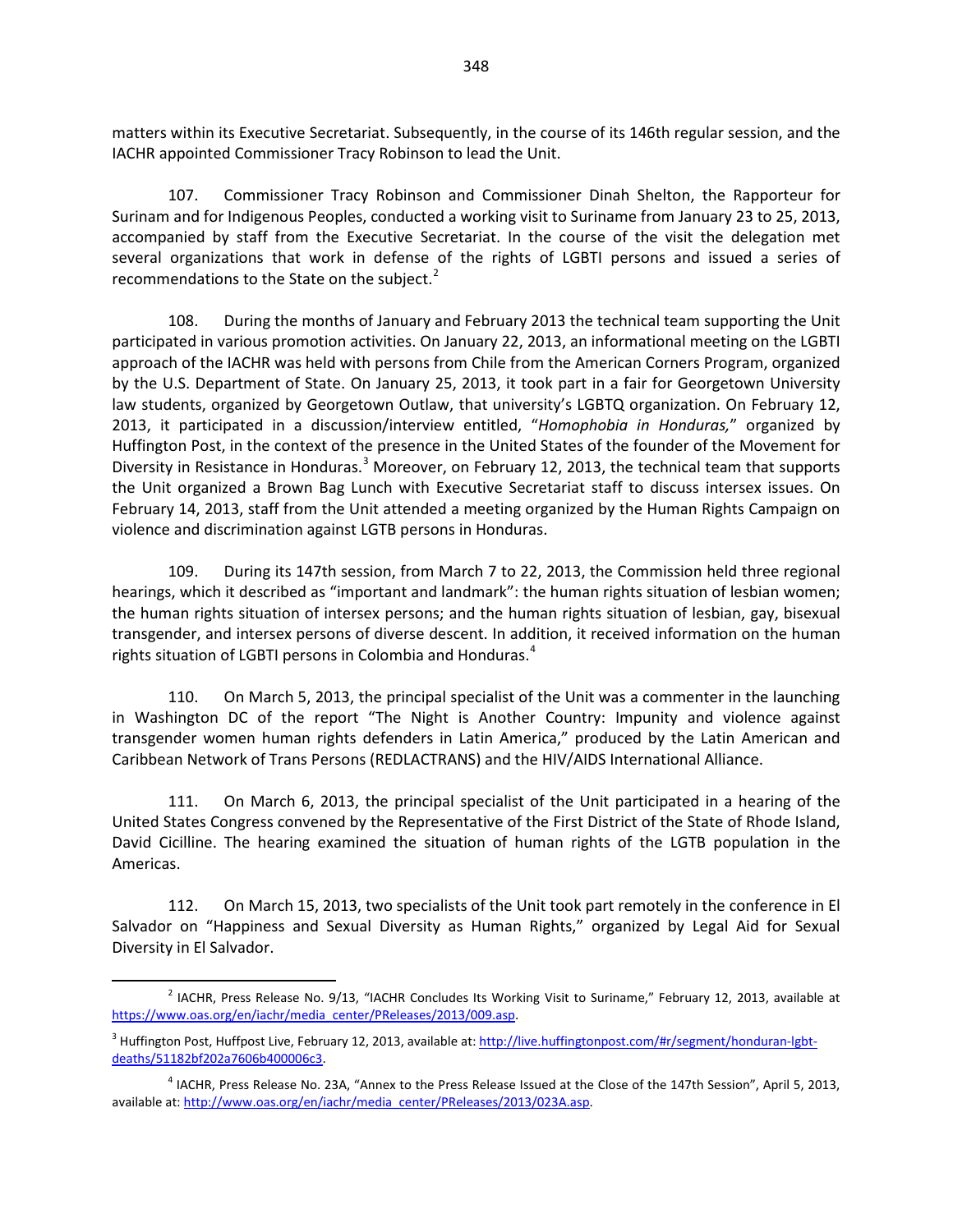113. On March 22, 2013, a specialist of the Unit participated in a briefing on the Unit with eight professors from two Colombian universities (Santiago University of Cali and Pontifical Javerian University of Cali), with attendance facilitated by American University.

114. On March 23, 2013, at the headquarters of the IACHR, the Unit organized a roundtable on "Dialogue on Families, Interpersonal Relations, and Rights of LGTBI Persons," led by Commissioner Tracy Robinson. The Executive Secretary made welcoming remarks, followed by a discussion with the participation of more than 10 experts on the subject of interpersonal relations and LGBTI persons. This roundtable took place in the context of a series of meetings of experts that the Unit has been holding on different topics pertaining to the rights of these persons: health, violence, employment, and political participation, as part of the preparation of a regional report on the rights of LGBTI persons.

115. From April 3 to 5, 2013, the principal specialist of the Unit took part in the regional preconference of civil society and the Regional State Seminar on Sexual Orientation and Gender Identity, the latter of which was organized by the Brazilian government in preparation for the Oslo Seminar on Sexual Orientation and Gender Identity.

116. On April 15 and 16, 2013, Commissioner Tracy Robinson, in charge of the Unit, and the Principal Specialist of the LGBTI Unit participated in the Oslo Conference on Human Rights, Sexual Orientation, and Gender Identity, cosponsored by Norway and South Africa. Specifically, Commissioner Robinson moderated the roundtable on "Violence against LGBT persons" and was a panelist on the introductory panel for the discussion.

117. On May 17, 2013, to commemorate the International Day against Homophobia and Transphobia, the IACHR, at the Unit's request, issued a statement urging OAS member states to take measures to ensure that their male and female officials respect the rights of persons with diverse sexual orientations, identities, and gender expressions in the societies of the Americas. The statement also urged the States to contribute decisively to the construction of a climate of tolerance and respect in which all persons, including gays, lesbians, and trans, bisexual, and intersex persons and those who defend their rights may freely express their thoughts and opinions without fear of being attacked, punished, or stigmatized for it.<sup>[5](#page-18-0)</sup>

118. During Commissioner Robinson's visit to Honduras, from May 14 to 18, 2013, she had follow-up meetings on precautionary measures related to the rights of LGBTI persons, and meetings with civil society groups working to defend and promote their rights.

119. On May 24, 2013, the principal specialist of the Unit was a judge in the final round of the human rights contest organized by the American University Washington College of Law, the central theme of which was the rights of LGBTI persons in a hypothetical case co-drafted by the principal specialist.

<span id="page-18-0"></span><sup>&</sup>lt;sup>5</sup> CIDH, Press Release No. 37/13, "The IACHR Calls Member States to Ensure Respect of the Rights of LGTBI Persons by Public Officials", May 17, 2013, available at[: http://www.oas.org/en/iachr/media\\_center/PReleases/2013/037.asp.](http://www.oas.org/en/iachr/media_center/PReleases/2013/037.asp)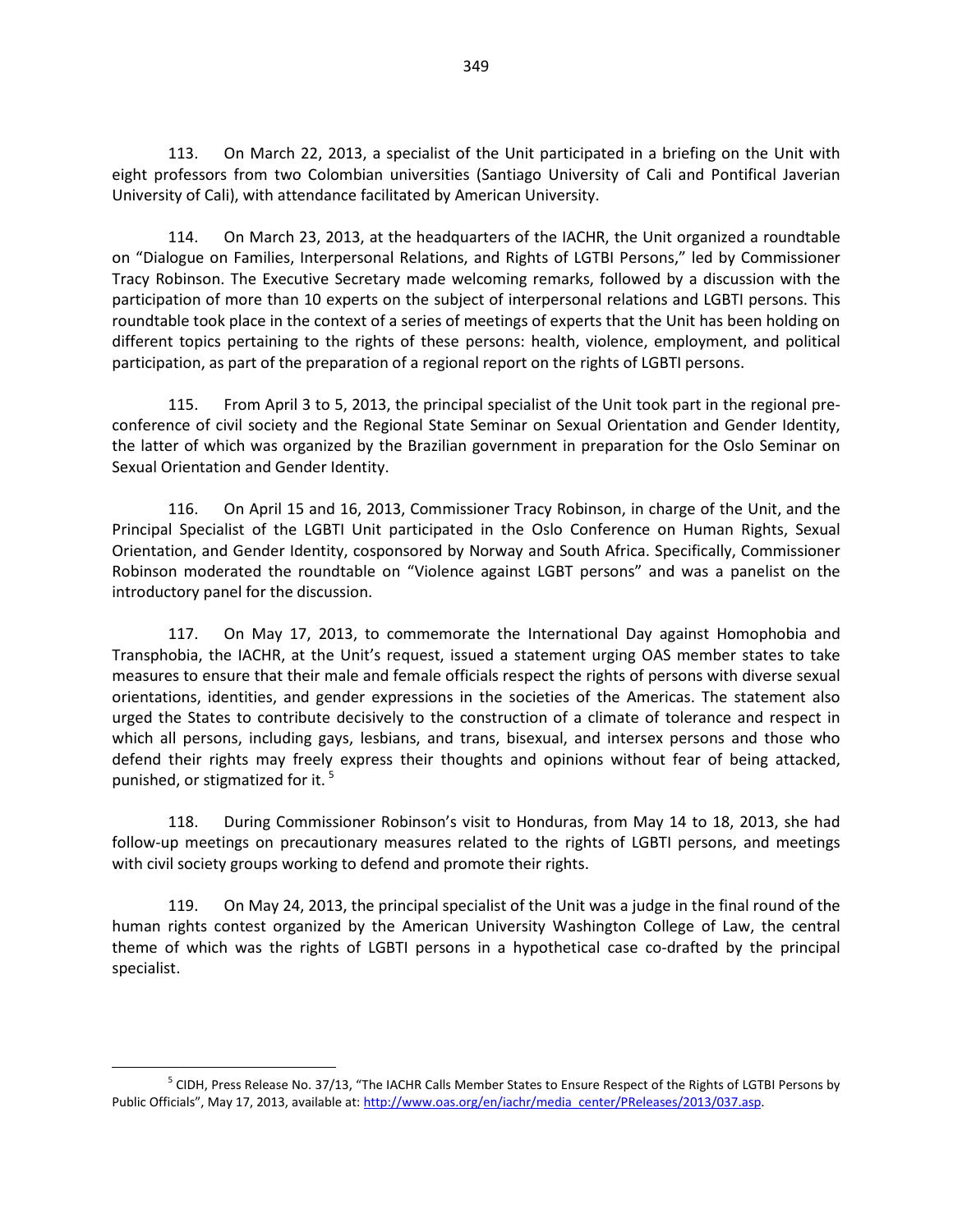120. On June 19, 2013, the specialist of the unit participated in an event organized by U.S. Secretary of State John Kerry, titled 2013 LGBT Pride Celebration, in honor of the gays and lesbians who work for government agencies in the Foreign Service.

121. On August 15, 2013, the Unit issued a press release reiterating its deep concern over the violence and discrimination against LGBTI persons in general, and expressed special concern over the significant violence and discrimination faced by gay, lesbian, and trans youth in the Americas. In this press release, the IACHR urged States to take all necessary measures to apply due diligence in preventing, investigating and sanctioning violence against LGBTI persons, regardless of whether it occurs in the family, the community, or the public sphere, including education and health facilities. This includes the adoption of policies and public campaigns to promote awareness and respect for the human rights of LGTBI persons, in all sectors, including the educational and family settings, as a means to combat the prejudices that underlie violence related to sexual orientation and gender identity and expression.<sup>[6](#page-19-0)</sup>

122. The Unit also issued a press release expressing its concern over a wave of violence against LGBTI persons in Haiti, which was reportedly connected to a protest against homosexuality led by the Haitian Coalition of Religious and Moral Organizations (*Coalition Haïtienne des Organisations Religieuses et Morales*) in Port-au-Prince on July 19, 2013. The IACHR urged Haitian State authorities to conduct the adequate investigations and prevent these acts.<sup>[7](#page-19-1)</sup>

123. On September 11, 2013, Commissioner Tracy Robinson gave a talk at the University of Puerto Rico School of Law, at the "Forum to Assert Violations of the Rights of the LGBTI Community," sponsored by the Clinic on Discrimination based on Sexual Orientation and Gender Identity, Pro Bono Sexual Rights UPR, ILSA-UPR and Pangea. The Rapporteur spoke about the IACHR's work to promote respect for the rights of gays, lesbians, bisexual, trans, and intersex persons.

124. Additionally, the Unit held a meeting of experts on education, culture, and the rights of LGBTI persons on September 12-13, 2013 at IACHR headquarters, which was led by Commissioner Rosa María Ortiz, the Rapporteur on the Rights of the Child. More than 15 experts of different nationalities attended the meeting, which included discussion and debate on issues such as education on human rights and gender; bullying at school based on real or perceived sexual orientation or on gender identity or gender expression; the right to comprehensive sex education; access to education for trans persons; strategies for raising awareness of key players in the field of education; and the influence of the media, marketing techniques, religious groups, and cultural patterns of discrimination, segregation, and prejudice against LGBTI persons. Participants also examined the relationship between discrimination and violence against LGBTI persons and normativity, gender binarism and misogyny. Furthermore, the situation of violence against children and adolescents in the educational setting, including its causes and consequences, was widely debated.<sup>[8](#page-19-2)</sup>

<span id="page-19-0"></span> $<sup>6</sup>$  IACHR, Press Release No. 60/13, "IACHR expresses concern about violence and discrimination against LGTBI persons,</sup> particularly youth, in the Americas", August 15, 2013, available at: [http://www.oas.org/en/iachr/media\\_center/PReleases/2013/060.asp.](http://www.oas.org/en/iachr/media_center/PReleases/2013/060.asp)

<span id="page-19-1"></span><sup>7</sup> IACHR, Press Release No. 54/13, "IACHR Condemns Recent Wave of Violence against LGTBI Persons in Haiti", July 30, 2013, available at: http://www.oas.org/en/iachr/media\_center/PReleases/2013/054.asp.

<span id="page-19-2"></span><sup>8</sup> IACHR, Press Release No. 68/13, "IACHR Holds Regional Meeting on Education, Culture, and Rights of LGTBI Persons", September 19, 2013, available at[: http://www.oas.org/en/iachr/media\\_center/PReleases/2013/068.asp.](http://www.oas.org/en/iachr/media_center/PReleases/2013/068.asp)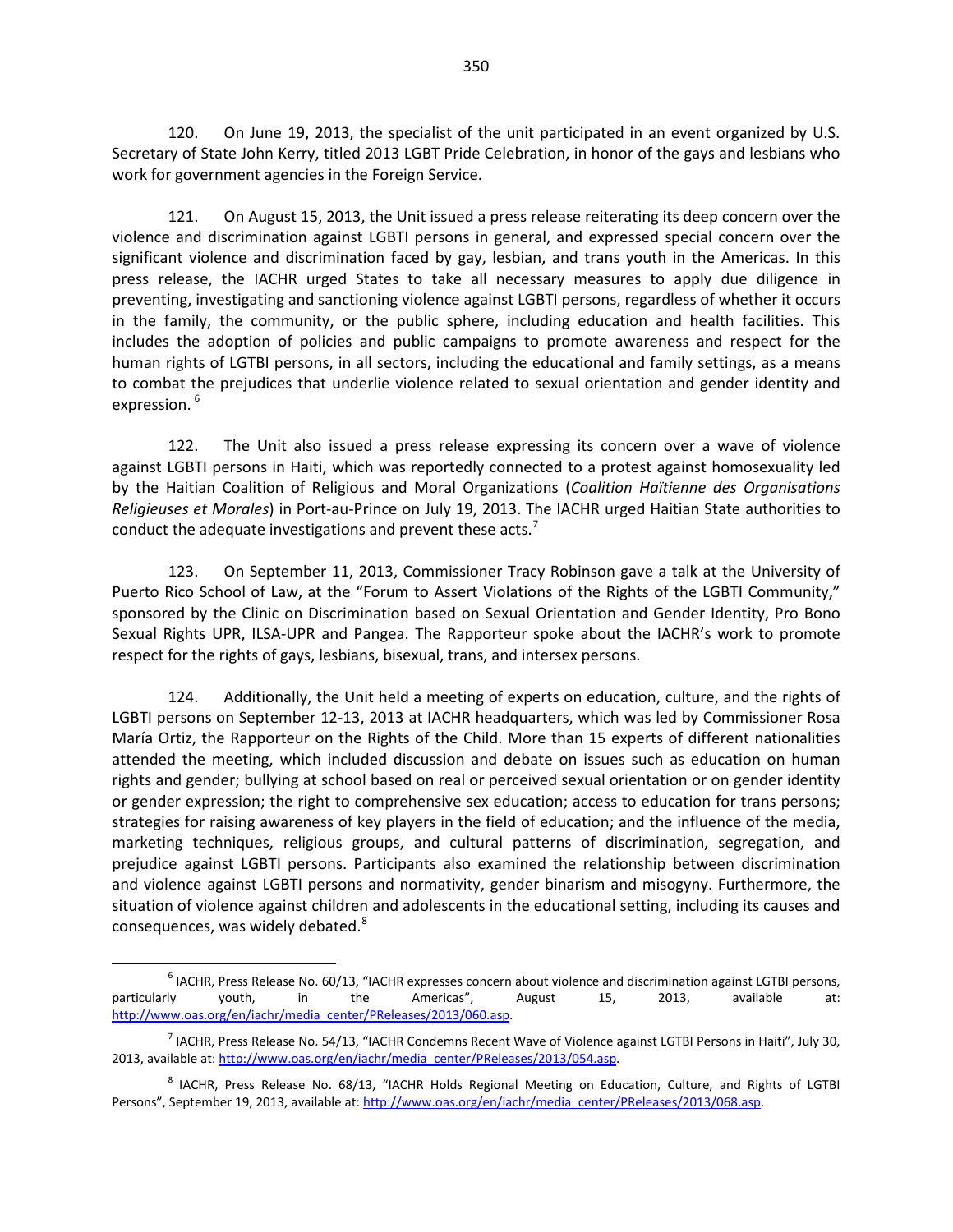125. During the month of October 2013, Commissioner Robinson participated as a presenter on a panel on Sexual Orientation and Gender Identity in International Human Rights Law. The event was part of a parliamentary conference on "Protecting Human Rights, Combating Discrimination, and Addressing HIV/AIDS of Persons with Diverse Sexual Orientation and Gender Identities." The seminar, which took place October 9-11, 2013, was organized jointly by the Chamber of Deputies of the Dominican Republic and the organization Parliamentarians for Global Action.

126. Unit staff took part in the Course on the Inter-American and International Systems for the Protection of Human Rights organized for civil society organizations at the headquarters of the IACHR from October 21 to November 1, 2013, which focused in particular, on this occasion, on the rights of LGBTI persons.

127. During the 149th session, held from October 24 to November 8, 2013, the IACHR held three hearings on the situation of LGBTI persons in the region. In that regard, the IACHR acknowledged a number of encouraging signs in El Salvador, Brazil, and Guyana in terms of progress toward equality for LGBTI persons. However, the Commission urged that urgent measures be adopted to protect these individuals from violence and discrimination.<sup>[9](#page-20-0)</sup>

128. From October 18 to 25, 2013, the IACHR distributed a questionnaire for the regional report that it is preparing on the situation of violence against LGBTI persons in the Americas.<sup>[10](#page-20-1)</sup>

129. On October 24, 2013, the IACHR issued a press release in which it expressed concern at mob attacks, police abuse, and other forms of violence against LGBTI persons recorded during the months of August and September 2013, and it reiterated its appeal for member states to adopt urgent measures to prevent and punish such acts.<sup>[11](#page-20-2)</sup>

130. On November 8, 2013, the IACHR decided to create the Office of the Rapporteur on the Rights of Lesbian, Gay, Bisexual, Trans and Intersex (LGBTI) Persons, which will start to function on February 1, 2014, continuing the work that the Unit has been carrying out hitherto.<sup>[12](#page-20-3)</sup>

131. On November 15, 2013, the Unit's specialist took part as a panelist in an LGBTQ Rights Around the World Symposium, specifically in a panel discussion on "Attitudes and Laws: Challenges Faced by Members of the LGBTQ Abroad," organized by OutLaw, an organization of LGBTQA students, at Georgetown University Law Center.

<span id="page-20-0"></span><sup>9</sup> IACHR, Press Release No. 83A/13, "Annex to the Press Release Issued at the Close of the 149th Session," November 8, 2013, available at [https://www.oas.org/en/iachr/media\\_center/PReleases/2013/083A.asp.](https://www.oas.org/en/iachr/media_center/PReleases/2013/083A.asp)

<span id="page-20-1"></span><sup>&</sup>lt;sup>10</sup> Questionnaire for the Report on Violence against Lesbian, Gay, Trans, Bisexual and Intersex Persons in the Americas, available at: http://www.oas.org/es/cidh/lgtbi/docs/CuestLGTBIViolenciaesp.pdf.

<span id="page-20-2"></span><sup>&</sup>lt;sup>11</sup> IACHR, Press Release No. 79/13, "IACHR Expresses Concern about Mob Attacks, Police Abuse and other Forms of Violence against LGTBI Persons," October 24, 2013, available at [http://www.oas.org/es/cidh/prensa/comunicados/2013/079.asp.](http://www.oas.org/es/cidh/prensa/comunicados/2013/079.asp)

<span id="page-20-3"></span><sup>&</sup>lt;sup>12</sup> IACHR, Press Release No. 94/13, "IACHR creates Rapporteurship to address issues of Sexual Orientation, Gender Identity, Gender Expression, and Body Diversity" November 25, 2013, available at [https://www.oas.org/en/iachr/media\\_center/PReleases/2013/094.asp.](https://www.oas.org/en/iachr/media_center/PReleases/2013/094.asp)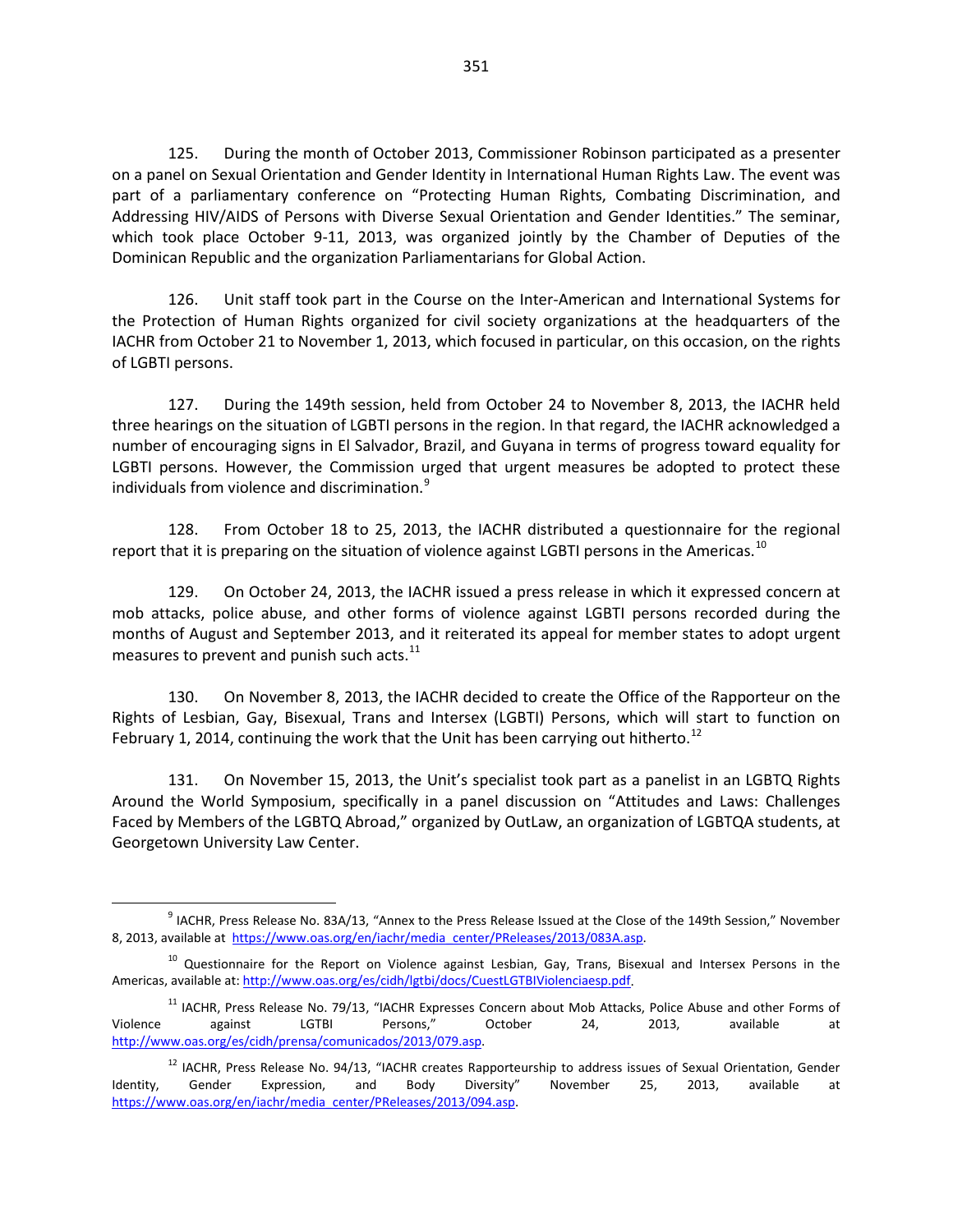132. On November 21 and 22 2013, the IACHR issued two press releases drawing attention to information that it had received in August, September, and October 2013. One of the press releases highlighted progress recorded in OAS member states in guaranteeing equality for LGBTI persons in the region.<sup>[13](#page-21-0)</sup> The purpose of the other press release was to underscore the situation of violence and discrimination against LGBTI persons, especially children and adolescents, in schools and family contexts.[14](#page-21-1)

133. On November 29, 2013, Commissioner Robinson took part as a panelist in the "First Specialized International Course on Human Rights: Access to International Systems for Protection of Human Rights: Homage to Elías Carranza," organized by the Colombian Institute of Human Rights (*Instituto Colombiano de Derechos Humanos*) in Cartagena, Colombia.

## **9. Unit on Economic, Social, and Cultural Rights**

134. At the 146th regular session, held from October 29 to November 16, 2012, the Inter-American Commission on Human Rights, in accordance with its commitment to strengthening its work to protect and promote economic, social, and cultural rights, and in response to suggestions made by the States and by civil society, decided to create a Unit on Economic, Social, and Cultural Rights (ESCR), headed by Commissioner Rose-Marie Belle Antoine.

135. The Unit on Economic, Social and Cultural Rights has a mandate to cooperate in the analysis and evaluation of the situation of these rights in the Americas; provide advice to the IACHR in the processing of individual petitions, cases, and requests for precautionary and provisional measures in connection with these rights; undertake working visits to OAS member States; and prepare studies and reports. It should be noted that the IACHR has worked relentlessly on ESCR, both in the framework of the individual petitions system and as part of its activities in monitoring and promoting ESCR as a crosscutting theme of its thematic reports and its country reports. Indeed, in analyzing the situation of human rights in different countries in the region, the IACHR has included a study on the situation of economic, social and cultural rights.

136. The IACHR is also part of the Special Working Group to Examine the National Reports Envisioned in the Protocol of San Salvador, a body that was established by the General Assembly in 2007 and has been operational since 2010. Commissioners Rose-Marie Belle Antoine and Rosa María Ortiz had been designated as lead and alternative member, respectively, of the Special Working Group.

137. On April 16, 2013, Commissioner Rose-Marie Antoine participated in a workshop in the Bahamas, in the context of the Second Meeting of the Working Groups of the XVII Inter-American Conference of Ministers of Labor. Commissioner Antoine made two presentations; the first was "The Situation of Vulnerable Groups in Latin America and the Caribbean as it Relates to Access to the Labor Market- Imagining A New Approach." The second presentation was on "Human Rights and Poverty in

<span id="page-21-0"></span><sup>&</sup>lt;sup>13</sup> IACHR, Press Release No. 89/13, "IACHR acknowledges recent steps taken by several OAS Member States to further equality for LGBTI persons," November 21, 2013, available at http://www.oas.org/en/iachr/media center/PReleases [/2013/089.asp.](http://www.oas.org/en/iachr/media%20center/PReleases%20/2013/089.asp) 

<span id="page-21-1"></span><sup>&</sup>lt;sup>14</sup> IACHR, Press Release No. 92/13, "The IACHR is concerned about violence and discrimination against LGBTI persons in the context of education and family settings," November 22, 2013, available at [http://www.oas.org/en/iachr/media](http://www.oas.org/en/iachr/media%20center/PReleases%20/2013/092.asp)  [center/PReleases /2013/092.asp.](http://www.oas.org/en/iachr/media%20center/PReleases%20/2013/092.asp)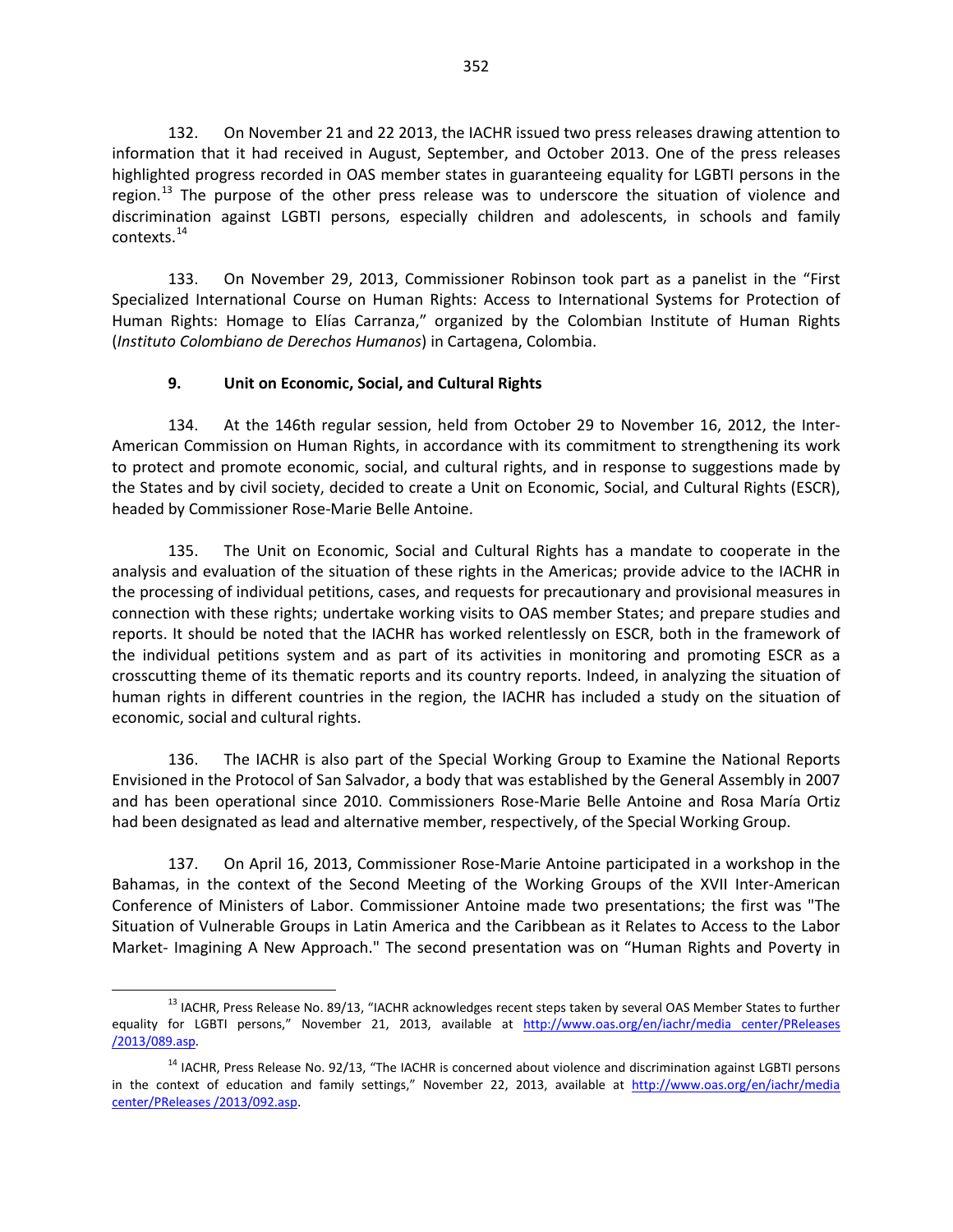Latin America and the Caribbean." Commissioner Antoine was part of a panel. Workshop participants were labor Ministers and other government officials, as well as members of advisory bodies such as the International Labor Organization (ILO).

138. On May 9, 2013, Commissioner Rose-Marie Antoine led an event in Buenos Aires, Argentina, to present the Unit on Economic, Social, and Cultural Rights of the IACHR (DESC Unit), which was conducted in the context of a Regional Consultation on that thematic. The event was attended by experts, civil society representatives, and academics, which provided many suggestions to help the DESC Unit consolidate its work agenda and prioritize certain thematic areas of special concern to civil society. The event was held in cooperation with the Center for Legal and Social Studies (CELS).

139. On May 10, 2013, while in Argentina, Commissioner Rose-Marie Antoine and a lawyer specialist of the Executive Secretariat met with senior officials of the Ministry of Social Development and Ministry of Labor, Employment and Social Security; and with Héctor Timerman, Foreign Affairs Minister of Argentina. On that occasion Commissioner Antoine described the work of the DESC Unit and received a commitment from the authorities visited to cooperate in the work of the IACHR in the ESCR area.

140. Between May 14 and 15, 2013 was held at the ECLAC headquarters in Santiago, Chile, a "Meeting of Experts to Define Strategic Priorities of the Regional Agenda on the Status of Persons with Disabilities", where Commissioner Rose-Marie Belle Antoine was invited and participated in the Panel No 2: Effective Realization of the rights of persons with disabilities. The Commissioner gave a presentation about "Cases of human rights violations against persons with disabilities reported to the Inter-American Commission on Human Rights".

141. On May 15, 2013, Commissioner Rose-Marie Antoine, and a specialist of the Executive Secretariat of the IACHR attorney met in Santiago de Chile with Lorena Fries Monleón, Director of the National Institute of Human Rights in Chile; Claudio Rojas Nash, Director of the Human Rights Center of the College of Law of the University of Chile; Judith Schönsteiner, Director for the Human Rights Center of the Faculty of Law of the University Diego Portales and senior officials of the Chilean Foreign Ministry. At that time, the Commissioner made a presentation of the ESCR Unit to establish collaborative links.

142. Commissioner Antoine made a presentation to the Regional Forum on Business and Human Rights in Latin-America and the Caribbean held in Medellin Colombia on 28-30 August. The event was organized by the United Nations Working Group on Business and Human Rights, the United Nations Development Program's (UNDP) Regional Bureau for Latin America and the Caribbean and the Government of Colombia.

143. Also, it is important to note that Commissioners Rose-Marie Belle Antoine and Rosa María Ortiz, as members of the Working Group to Examine the National Reports Envisioned in the Protocol of San Salvador, have continued to work at it.

144. It should be noted that the ESCR Unit has continued to receive information on different situations related to these rights in the hemisphere. During 2013, the Commission held two thematic hearings in this regard: "Freedom for Trade Unions in Chile" and "The Situation of Economic, Social, and Cultural Rights of Farmers in Latin America," which provided the IACHR with the opportunity to address these issues during its 149 period of sessions. In addition, the ESCR Unit is currently planning for a future Regional Consultation to continue its work of strategic assessment, which began with the Regional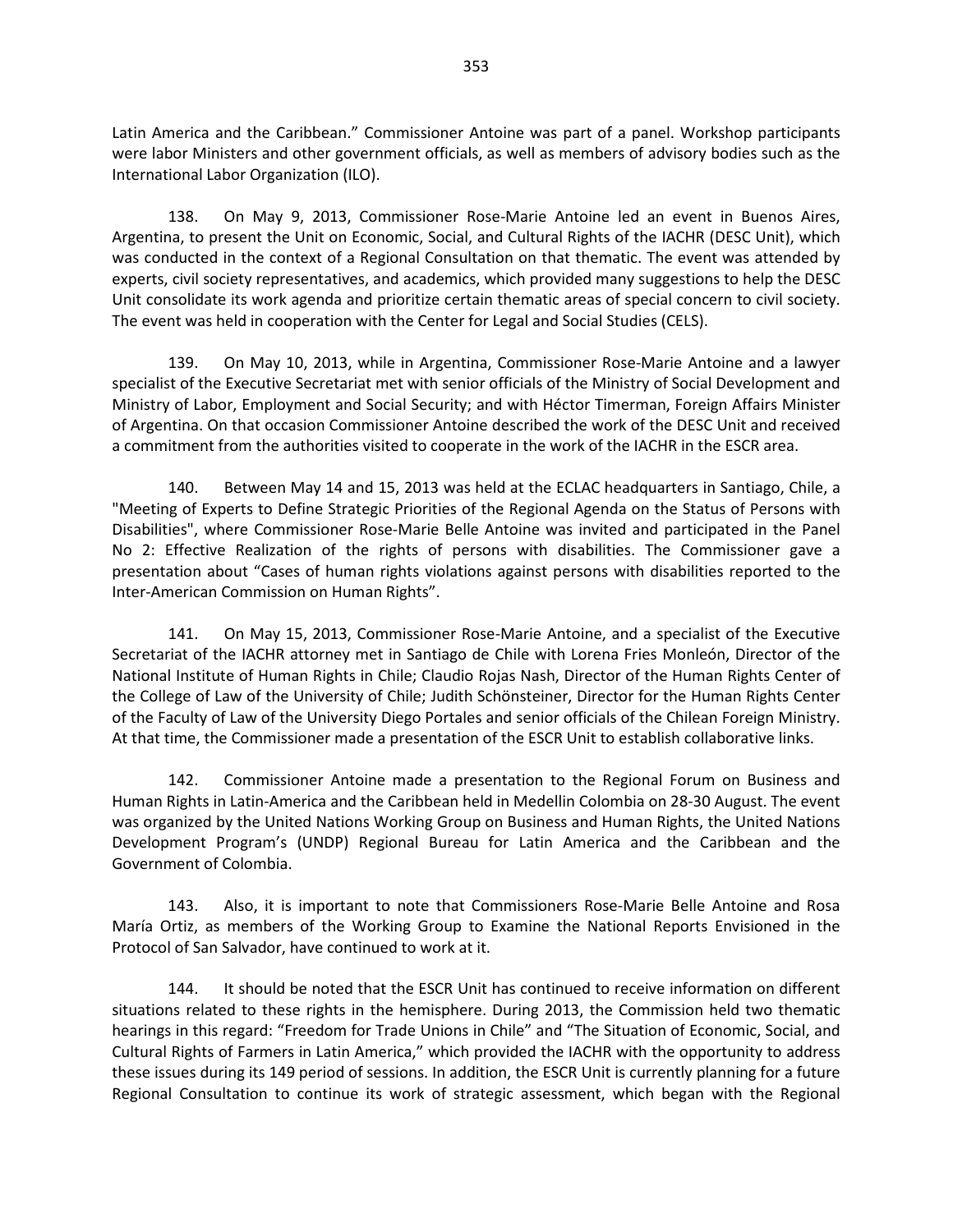Consultation of May 9, 2013 in Buenos Aires, Argentina, with a wide representation of different sectors of civil society, social movements, and subject-matter experts.

145. Lastly, it should be noted that the "Special Forum on Race, Discrimination and Economic, Social and Cultural Rights in North America," co-organized by the Inter-American Commission on Human Rights and McGill University, was held in Montreal, Canada on November 22-23, 2013. On the part of the Commission, the forum was organized by the Rapporteurship on the Rights of Persons of African Descent and the Unit on Economic, Social and Cultural Rights, both of which fall under the responsibility of Commissioner Rose-Marie Antoine. During the Forum, Commissioner Antoine stated that "the Inter-American Commission on Human Rights has a special interest in the analysis of the intersectional relationship between race, discrimination, and economic, social and cultural rights, in its interaction with the United States and Canada." "Through this forum, we will gather crucial information and points of view on this topic from some of the experts who have studied these matters in depth." In addition to Commissioner Antoine, Commissioner José de Jesús Orozco Henríquez, President of the IACHR, participated on behalf of the Commission.

#### **B. Thematic and country reports**

146. During 2013, the Inter-American Commission approved the following reports:

Report of the Inter-American Commission on Human Rights on the Situation of Persons Deprived of Liberty in Honduras

The Right of Boys and Girls to a Family. Alternative care. Ending Institutionalization in the Americas

Guarantees for the Independence of Justice Operators. Towards Strengthening Access to Justice and the Rule of Law in the Americas

Friendly Settlement Procedure Impact Report

Indigenous Peoples in Voluntary Isolation and Initial Contact in the Americas: Recommendations for the Full Respect of their Human Rights

Report on Pre-trial detention in the Americas

Report on the Human Rights Situation of Migrants and other Persons in the Context of Human Mobility in Mexico

Truth, Justice and Reparation: Fourth Report on the Situation of Human Rights in Colombia

#### **C. Promotional activities**

147. On February 12, 2013, Emilio Álvarez Icaza, Executive Secretary of the IACHR participated in the seminar, "Development Actors," organized by the Colegio de Mexico. On February 25, he also participated in two events in Washington, D.C.: a roundtable organized by Americas Quarterly on the reform process of the IACHR, and a roundtable on the "Milestones and Challenges in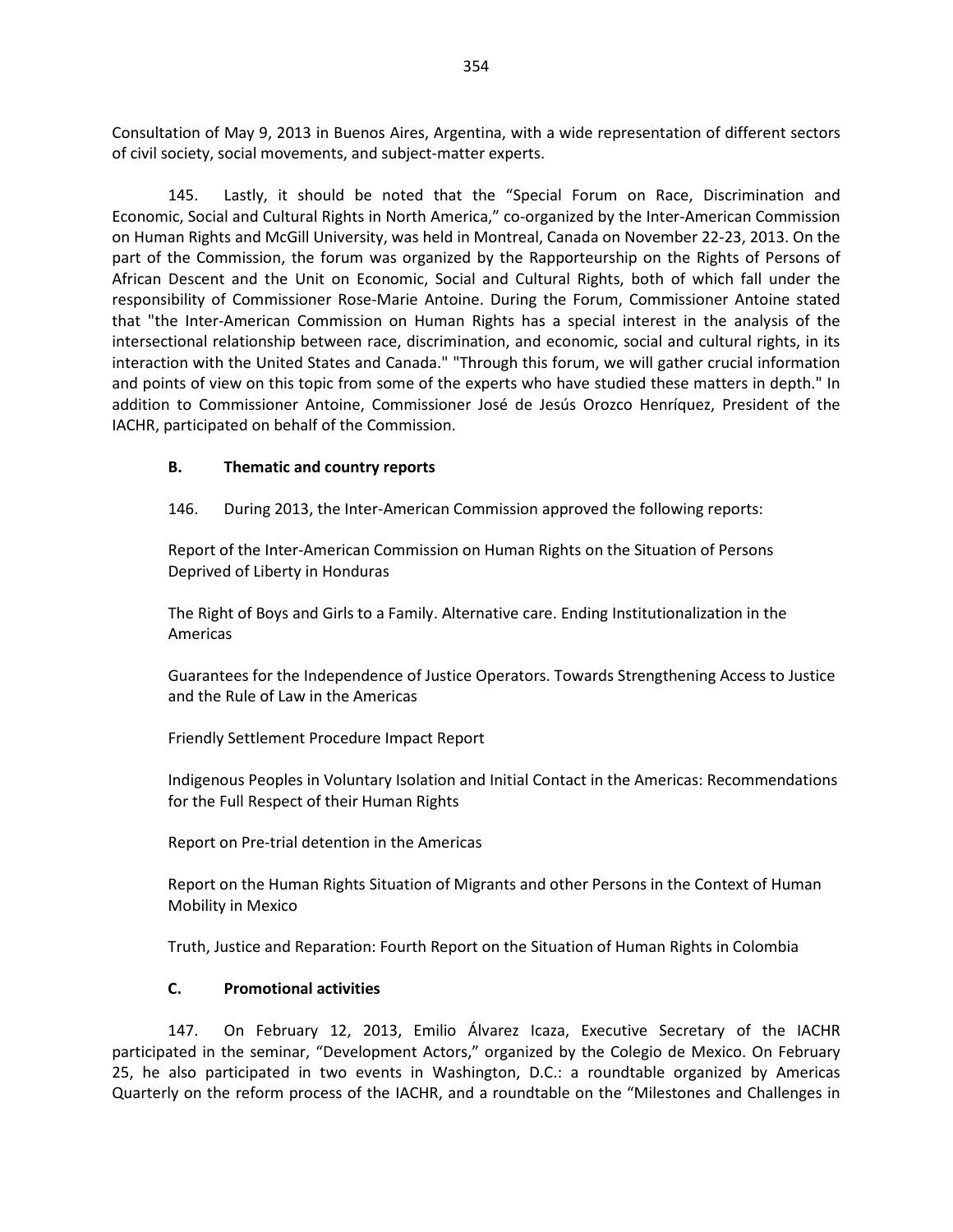the Advancement of the Rights of Afro-Descendants in the Americas," organized by the IACHR's Office of the Rapporteur on that topic, with assistance from the OAS' Department of International Affairs.

148. A specialist from the Executive Secretariat participated as a consultant in the "Dominican Model on the Inter-American System" (MODOSI) from February 21 to 24 in Santo Domingo, Dominican Republic. MODOSI included models from the Permanent Council, the General Assembly, the Summit of the Americas, and the Board of Governors of the Inter-American Development Bank. The topic of the Permanent Council model was the right to freedom of expression.

149. On April 3, 2013, the Executive Secretariat participated in the Fifteenth Annual Grotius Lecture in the framework of the 107th Annual Meeting: International Law in a Multipolar World of the American Society of International Law, through the lecture on *The Inter-American System and Challenges for its Future*, in which he addressed issues related to the role that the IACHR has played in the region, its function in the strengthening of the Inter-American Human Rights System, and its main challenges. That meeting was aimed at professionals, scholars, and students interested in debating and discussing the latest developments in international law.

150. On April 19 and 20, 2013 an attorney from the Executive Secretariat participated in the conference, *The Quest for Global Environmental Equity in an Increasingly Inequitable World*, sponsored by the Goodwin-*Niering* Center for the Environment at Connecticut College. The conference addressed environmental injustice, its causes, and possible solutions. In attendance were professionals with different areas of expertise, including biologists, political scientists, attorneys, and activists from nongovernmental organizations devoted to protecting the environment. On that occasion, the attorney from the Executive Secretariat gave a presentation on the environmental damage caused by extractive industries in Latin America and the rights of indigenous and tribal peoples to their territory.

151. On May 7, the Executive Secretary participated in the II Brazilian Interdisciplinary Course on Human Rights, implemented jointly by the Inter-American Institute of Human Rights (IIHR) and the Brazilian Institute *of* Human Rights (IBDH) in Fortaleza, Brazil, in the lecture on *Access to the Inter-American Human Rights System: The Commission*, the objective of which was to promote training and debate on human rights in Brazil and in the inter-American system.

152. On May 10, 2013, the Deputy Executive Secretary gave a class on the Commission's work to representatives of the United States government at the U.S. Department of State's Foreign Service Institute.

153. On May 14, the Executive Secretary took part in the *Academic seminar on the inter-American system for the protection of human rights*, organized by the OAS Country Office in Uruguay, the Training Center of the Public and Fiscal Ministry (MEC), together with the Foreign Service Artigas Institute (Ministry of Foreign Affairs), in the talk on "Protecting human rights in the inter-American system."

154. On May 15, 2013 an attorney from the Executive Secretariat participated in a videoconference on "Respect for the human and labor rights of migrants," together with panelists from the OAS Department of Social Development and Employment and a group of students participating from Mexico City, as part of the course on Social Security in Globalization offered by the Inter-American Center for Social Security Studies.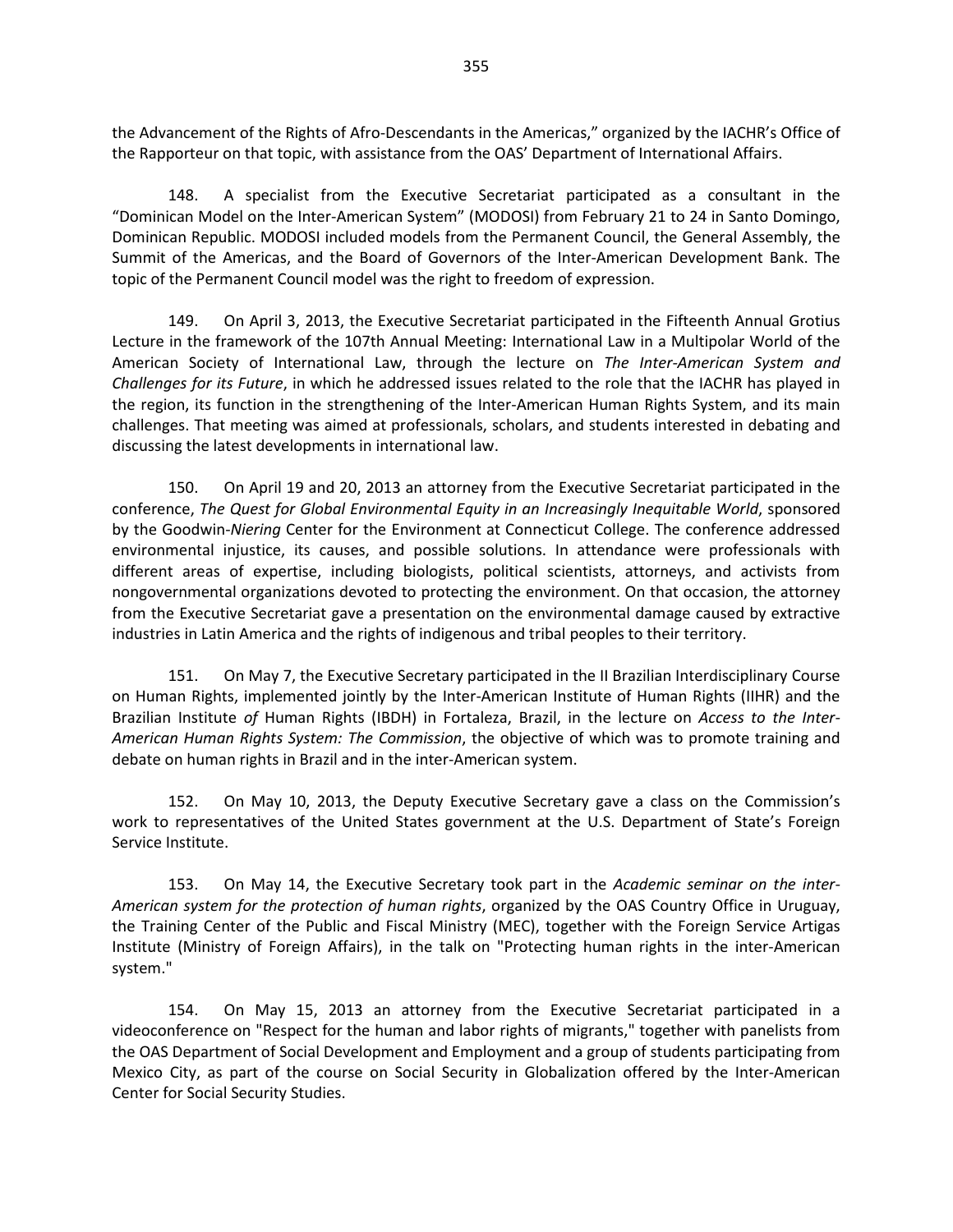155. On May 23, 2013 a group of professionals from the IACHR Executive Secretariat gave talks at Headquarters on the inter-American system to participants in the Inter-American Human Rights Moot Court Competition at the American University Washington College of Law.

156. On June 10, 11, and 12, the Executive Secretary gave a course on various topics related to the Inter-American human rights system to students of the Academy on Human Rights and Humanitarian Law of American University.

157. On June 11, 2013, an attorney from the Executive Secretariat gave a class to a group of diplomats on the inter-American human rights system at the U.S. Department of State's Foreign Service Institute. The class is part of the Foreign Service Institute's Southern Cone Area Studies.

158. In July 2013, several specialists from the Secretariat spoke at the Third Course on the Inter-American System for the Protection of Human Rights, taught at IACHR headquarters for the benefit of government representatives.

159. On August 20, 2013, the Executive Secretary gave a lecture entitled "Current status of the concept of Ombudsman in Mexico: conditions and perspectives," on the occasion of the  $70<sup>th</sup>$ anniversary of the Ibero-American University in Mexico City.

160. On September 4-5, Commissioner José de Jesús Orozco Henríquez, President of the IACHR, and the Executive Secretary of the IACHR, took part in two events in Lima, Peru, discussing the Commission's recent reform process, with special emphasis on the impact of the reforms on human rights defense in the hemisphere and the new challenges arising from the process.

161. On September 9, the Executive Secretary gave a presentation on "the participation of the Ombudsman in citizenship- building," at the symposium entitled "The Office of the Ombudsman in the words of its leaders," held in Mexico.

162. On September 13, Deputy Executive Secretary Elizabeth Abi-Mershed took part in a round table on Guantánamo Bay, organized by American University. The Assistant Executive Secretary also taught a class about the Commission's work to representatives of the United States government at the Foreign Service Institute of the U.S. Department of State.

163. Commissioners José de Jesús Orozco, Rosa María Ortiz, Felipe González and Rodrigo Escobar Gil, as well as the Executive Secretary, the Deputy Executive Secretary and other specialists from the Secretariat took part in the "Héctor Fix Zamudio" training course on the Inter-American human rights system. The seminar was held in October, at the National Autonomous University of Mexico (UNAM).

164. In November 2013, Commissioner Tracy Robinson, Commissioner José de Jesús Orozco Henríquez, the IACHR Executive Secretary, and a specialist from the Executive Secretariat, participated as panelists at the "First Specialized International Course on Human Rights: Access to International Human Rights Protection Systems: In Homage to Elías Carranza," organized by the Colombian Human Rights Institute in Cartagena, Colombia.